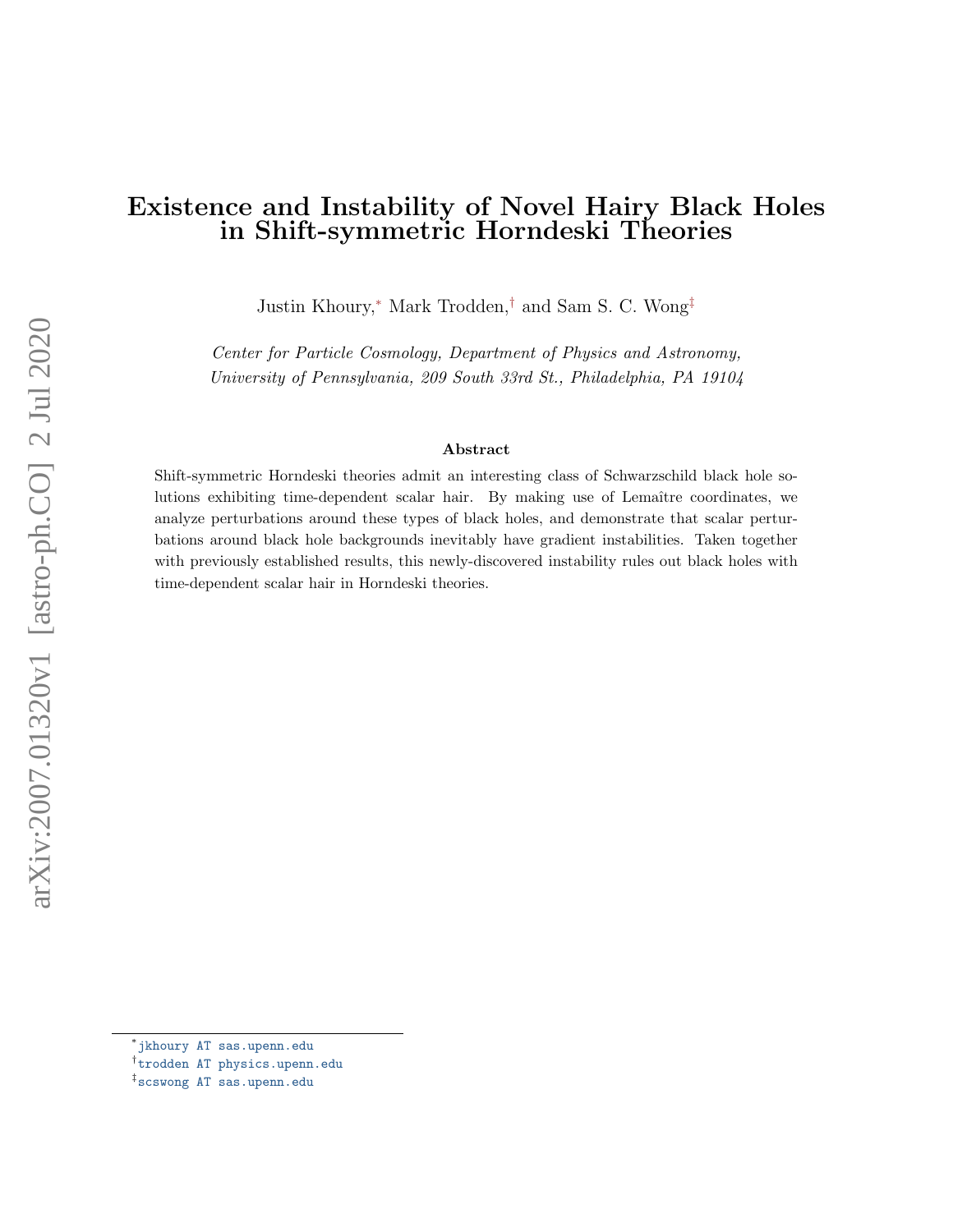## Contents

|                | 1 Introduction                                                                                         | $\overline{2}$ |
|----------------|--------------------------------------------------------------------------------------------------------|----------------|
| $\mathbf{2}$   | Black hole solutions in shift-symmetric Horndeski                                                      | 3              |
|                | 2.1                                                                                                    | $-5$           |
|                | Scalar perturbations around fixed black hole background 7<br>2.2                                       |                |
|                | 3 Full metric perturbation analysis: Parity-odd sector                                                 | 8              |
| $\overline{4}$ | Parity-even sector                                                                                     | 11             |
|                | 4.1                                                                                                    |                |
|                | Dipole perturbation: instability of the scalar mode $\dots \dots \dots \dots \dots \dots \dots$<br>4.2 |                |
|                | 4.3                                                                                                    |                |
| 5              | <b>Discussion</b>                                                                                      | 16             |
|                | A Lemaître coordinates for static, spherically-symmetric space-times                                   | 18             |
|                | B Scalar-vector-tensor spherical harmonics                                                             | 19             |
|                | C Contributions to the equations of motion from $\mathcal{L}_3$ and $\mathcal{L}_5$                    | <b>20</b>      |

## <span id="page-1-0"></span>1 Introduction

The past decade has seen stunning successes of observational efforts to elucidate the properties of astrophysical black holes, with two of the most high-profile results being the measurement of gravitational waves by the LIGO collaboration [\[1\]](#page-20-0), and the imaging of super massive black hole shadows by the Event Horizon Telescope [\[2\]](#page-20-1). These remarkable achievements have paved the way for a new era of black hole science. One way to interpret these results is as a direct vindication of well-known predictions of General Relativity (GR). However, as is frequently the case with breakthrough observations, it is also possible to turn these measurements into new precision tools with which to probe theoretical ideas that go beyond our already established theories. In particular, there exist candidate theories of modified gravity that are consistent with existing observations, and some of these are of interest as possible explanations for a number of unexplained cosmological observations. As black hole observations offer increasing precision and statistics, they provide an invaluable tool with which to constrain, rule out, or perhaps find support for some of these theoretical constructions. One example of such an observable is the tails of gravitational waves from the ringdown phase of black hole mergers. The ringdown phase is characterized by quasinormal modes of the system [\[3\]](#page-20-2) which are sensitive to new operators in modified gravity. Hairy black hole solutions in some modified gravity theories are known to give rise to quasinormal modes that differ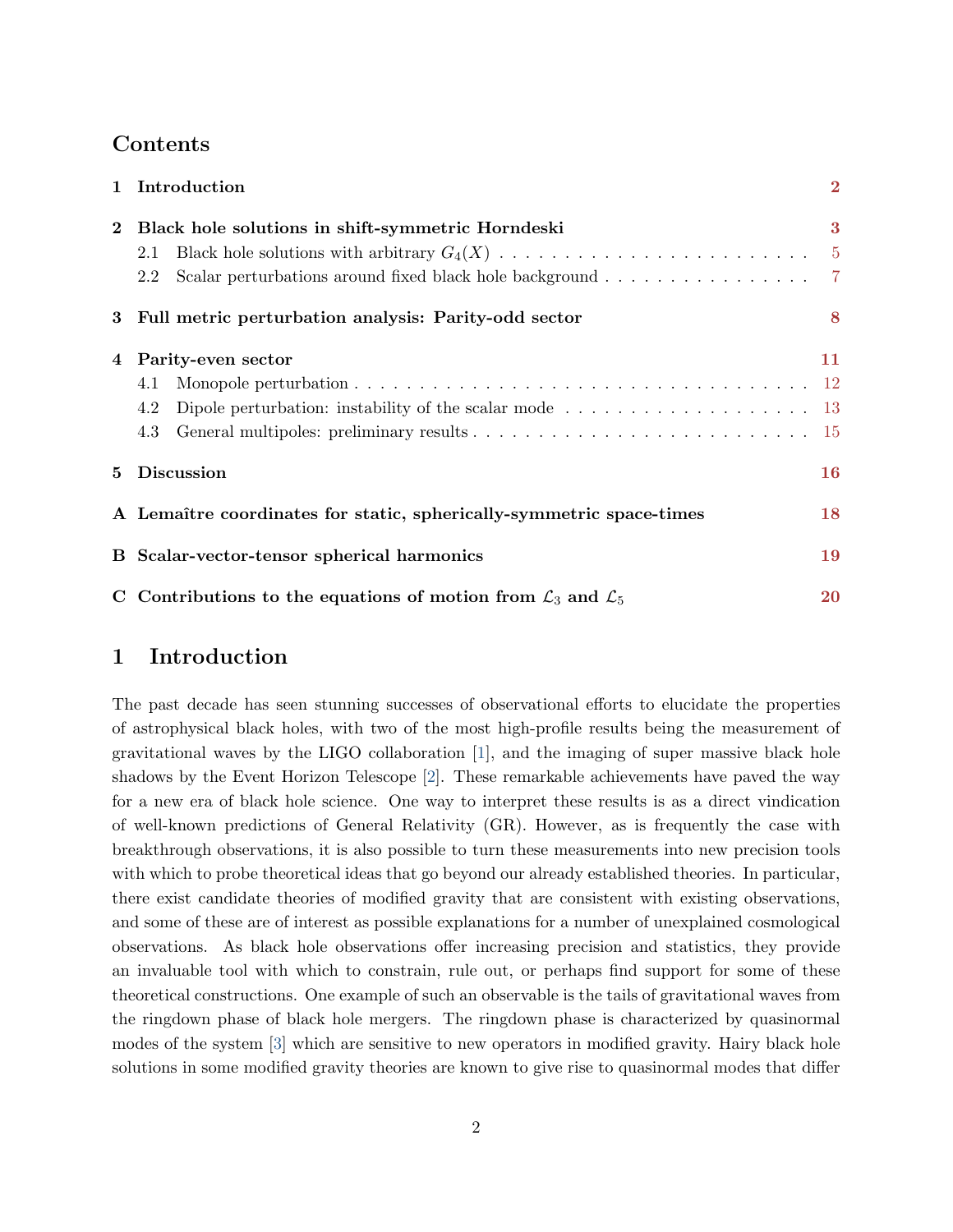from the predictions of GR, and hence that are amenable to testing in this way.

One reasonably general class of modified gravity theories can be obtained by considering all scalartensor operators (those involving just the metric and a real scalar field) that give rise to second order equations of motion (and hence avoid the existence of "Ostrogradsky" ghost instabilities [\[4\]](#page-20-3)). Models captured by this framework are known as Horndeski theories [\[5\]](#page-20-4), which can be shown to be equivalent to generalized Galileon theories in curved space-time [\[6–](#page-20-5)[8\]](#page-20-6). This class of theories has been further enlarged with Gleyzes-Langlois-Piazza-Vernizzi (GLPV) [\[9\]](#page-20-7) and Degenerate Higher Order Scalar-Tensor (DHOST) [\[10–](#page-20-8)[14\]](#page-21-0) theories, which include Horndeski as a special case.

It is well-known that, in general, there are many examples of static hairy black hole solutions to these theories. For example, the class of solutions admitting a hairy profile with a radially dependent scalar field  $\phi(r)$  is well understood [\[15](#page-21-1)[–23\]](#page-21-2), and the general situation is analyzed in [\[24,](#page-21-3) [25\]](#page-22-0), with [\[26\]](#page-22-1) providing an analysis from the effective field theory point of view.

While these static solutions are interesting and yield powerful constraints, an equally important class of solutions are the cosmological ones, which are, of necessity, time-dependent. Among the allowed possibilities, some classes of shift-symmetric Horndeski theories admit particularly distinctive cosmological features, and are worthy of closer study. Recent studies of these theories have uncovered various hairy black hole solutions with non-trivial scalar profiles [\[23,](#page-21-2) [27–](#page-22-2)[34\]](#page-22-3), in which the scalar field depends linearly on time, as in the well-known example of the black hole solution [\[35\]](#page-22-4) in ghost condensate theory [\[36\]](#page-22-5). Note that all of these hairy black hole solutions evade the no-hair theorem for Galileons proven in [\[37\]](#page-22-6), since the time-dependent scalar field does not inherit all symmetries of the space-time. While these time-dependent solutions are intriguing, recent analyses have established that many of them suffer from fatal instabilities [\[30,](#page-22-7) [38–](#page-23-0)[40\]](#page-23-1), implying that they cannot be realized in the real world.

In this work we focus on a subclass of possible Horndeski theories of particular interest in cosmology — those with a shift symmetry for the scalar field. We construct new time-dependent hairy black hole solutions to these theories, completing the taxonomy of such examples within the Horndeski class. We then carry out a comprehensive analysis of perturbations around these solutions, and demonstrate that they also exhibit an inevitable instability. Taken together with earlier results, we conclude that our calculations rule out the possibility of scalar hair with linear time dependence in shift-symmetric Horndeski theories.

### <span id="page-2-0"></span>2 Black hole solutions in shift-symmetric Horndeski

We consider the most general Horndeski theory [\[5\]](#page-20-4) with shift symmetry  $\phi \to \phi + \text{constant}$ ,

<span id="page-2-1"></span>
$$
S = \int d^4x \sqrt{-g} \Big[ \mathcal{L}_2 + \mathcal{L}_3 + \mathcal{L}_4 + \mathcal{L}_5 \Big], \qquad (2.1)
$$

with

<span id="page-2-2"></span>
$$
\mathcal{L}_2 = P(X);
$$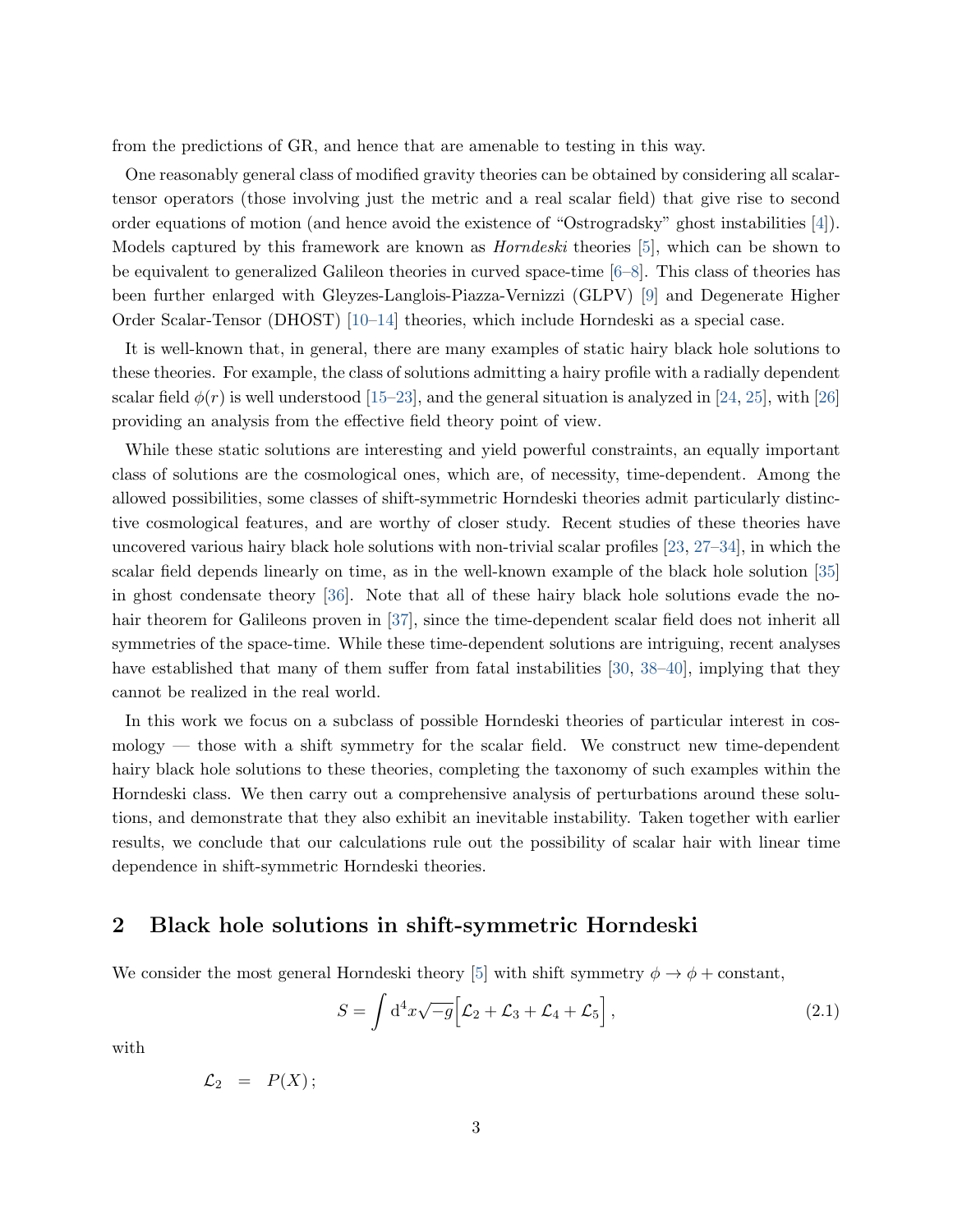$$
\mathcal{L}_{3} = G_{3}(X)\Box\phi ;
$$
\n
$$
\mathcal{L}_{4} = G_{4}(X)R + G_{4,X}(X)\Big[(\Box\phi)^{2} - \phi_{\mu\nu}\phi^{\mu\nu}\Big];
$$
\n
$$
\mathcal{L}_{5} = G_{5}(X)G_{\mu\nu}\phi^{\mu\nu} - \frac{1}{6}G_{5,X}(X)\Big[(\Box\phi)^{3} + 2\phi_{\mu}^{\ \nu}\phi_{\nu}^{\ \alpha}\phi_{\alpha}^{\ \mu} - 3\phi_{\mu\nu}\phi^{\mu\nu}\Box\phi\Big],
$$
\n(2.2)

where  $X \equiv -\frac{1}{2}g^{\mu\nu}\partial_{\mu}\phi\partial_{\nu}\phi$  $X \equiv -\frac{1}{2}g^{\mu\nu}\partial_{\mu}\phi\partial_{\nu}\phi$  $X \equiv -\frac{1}{2}g^{\mu\nu}\partial_{\mu}\phi\partial_{\nu}\phi$ , and  $\phi_{\mu\nu} \equiv \nabla_{\mu}\nabla_{\nu}\phi$ .<sup>1</sup> The function  $P(X)$  is chosen such that it admits a ghost condensate background solution  $X = \overline{X} = constant$  [\[41\]](#page-23-2), for which

$$
P(\bar{X}) = P_{,X}(\bar{X}) = 0.
$$
\n(2.3)

As a specific example, one could choose  $P(X) = (X - \bar{X})^2$ . With this choice, the theory containing  $\mathcal{L}_2$  alone is already of cosmological interest, since inflation can be driven by the kinetic energy of the field [\[36\]](#page-22-5) and gives rise to distinctive non gaussianities [\[36,](#page-22-5) [42\]](#page-23-3). In the late universe, perturbations around the ghost condensate in an isotropic, homogeneous cosmology then behave like dark matter [\[43\]](#page-23-4).

Most relevant to our analysis are the ghost condensate black hole solutions studied in [\[35\]](#page-22-4), where it was pointed out that perturbations around such black hole backgrounds are unstable, as they also are in flat space. More precisely, the kinetic matrix of perturbations is degenerate, and therefore the sound speed vanishes. Treated as an effective theory, it is then possible to include higher derivative terms that stabilize the dispersion relation.

In the broader context of GLPV [\[9\]](#page-20-7) and DHOST [\[10](#page-20-8)[–14\]](#page-21-0) theories, several further classes of hairy black hole solutions have been discovered [\[27](#page-22-2)[–31\]](#page-22-8). In the case of shift-symmetric quadratic DHOST theories, new classes of black hole solutions were derived and further investigated in [\[32\]](#page-22-9), where it was shown that under the conditions

$$
G_{3,X}(\bar{X}) = G_{4,X}(\bar{X}) = G_{4,XX}(\bar{X}) = G_{5,X}(\bar{X}) = G_{5,XX}(\bar{X}) = 0, \qquad (2.4)
$$

the equation of motion for  $\phi$  is automatically solved, while the Einstein equations reduce to

$$
G_{\mu\nu} = \frac{1}{2G_4(\bar{X})} \Big( P(\bar{X}) g_{\mu\nu} + P_{,X}(\bar{X}) \partial_{\mu} \phi \partial_{\nu} \phi \Big) . \tag{2.5}
$$

With  $P_{,X}(\bar{X}) = 0$ , these are immediately recognized as the Einstein equations with effective cosmological constant  $\Lambda_{\text{eff}} = -\frac{P(\bar{X})}{2G_4(\bar{X})}$  $\frac{P(X)}{2G_4(X)}$ . Therefore for a suitable choice of  $\bar{P}$ , dS/AdS Schwarzschild black holes are solutions to the theory [\(2.1\)](#page-2-1).

Alas, as shown in [\[40\]](#page-23-1), such black hole solutions also suffer from the same problem that the kinetic matrix vanishes on the background, indicating once again that the solution lies in the strongly coupled regime where the effective theory cannot be trusted. There is, however, a possible loophole. As already pointed out in [\[32\]](#page-22-9), the conditions  $G_{4,X}(\bar{X}) = G_{4,XX}(\bar{X}) = 0$  are in fact

<span id="page-3-0"></span><sup>&</sup>lt;sup>1</sup> Conventions: We work in mostly plus signature and use the curvature conventions  $R^{\rho}{}_{\sigma\mu\nu} = \partial_{\mu}\Gamma^{\rho}_{\nu\sigma} + \dots$  and  $R_{\mu\nu} = R^{\rho}{}_{\mu\rho\nu}$ . We denote the reduced Planck mass by  $M_{\rm Pl} = (8\pi G_{\rm N})^{-1/2}$ .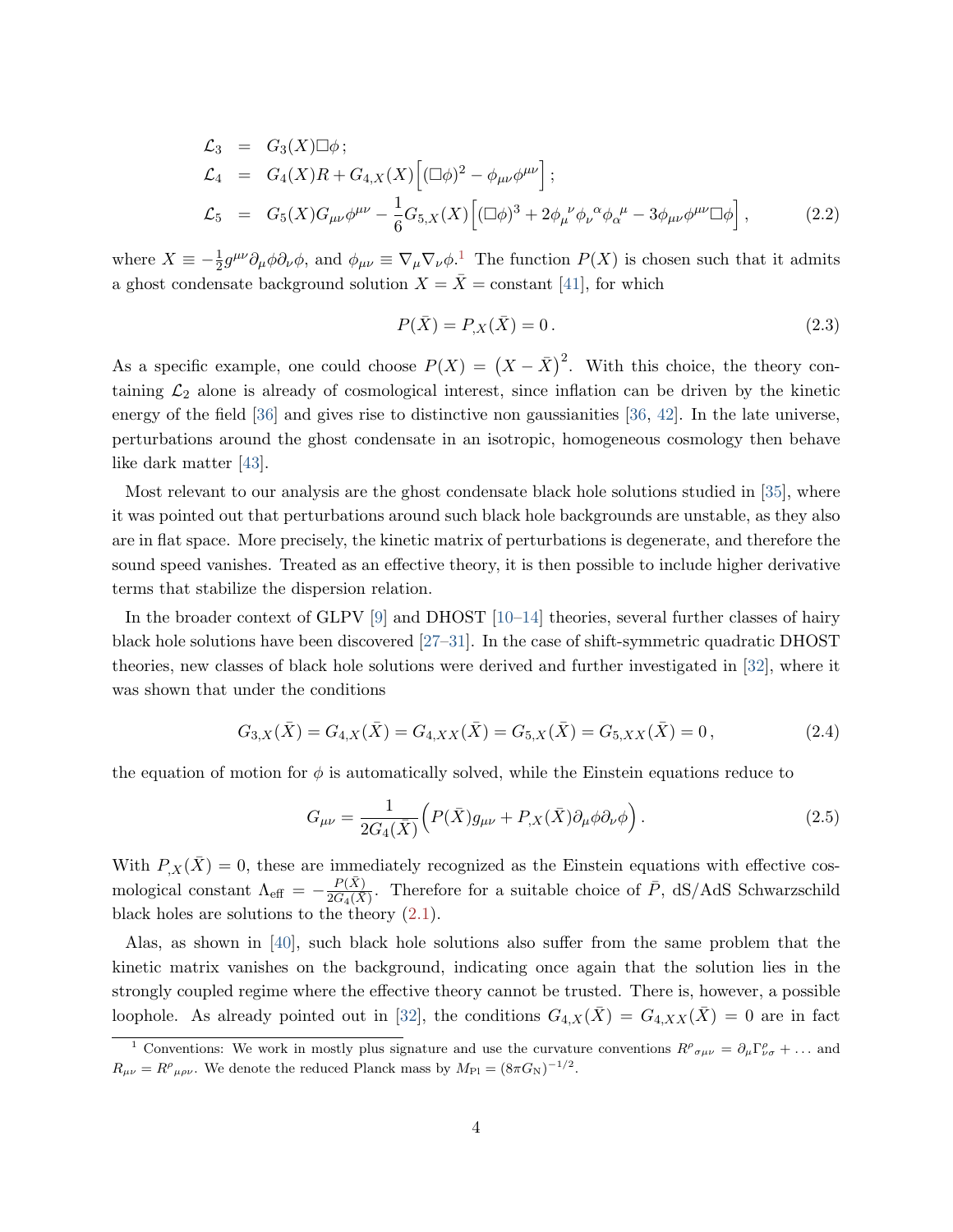unnecessary — black hole solutions exist for an arbitrary choice of  $G_4(X)$ . (Below we will show explicitly how this comes about.)

Our goal in this paper is to capitalize on this additional freedom and to seek new black hole solutions with arbitrary  $G_4(X)$ . We hope that in doing so the strongly coupled regime can be avoided, and we find that having a general  $G_4(X)$  does indeed result in a non-degenerate kinetic matrix, as desired. However, unfortunately one perturbation mode around these background solutions unavoidably propagates with imaginary sound speed, signaling a gradient instability. Although we will demonstrate this with a complete stability analysis, including both scalar and metric perturbations, the instability can already be seen in the decoupling limit where mixing with gravity is ignored, as discussed in Sec. [2.2.](#page-6-0)

#### <span id="page-4-0"></span>2.1 Black hole solutions with arbitrary  $G_4(X)$

The scalar and gravitational equations for the shift-symmetric Horndeski theory  $(2.1)$  are respectively given by

$$
\mathcal{E}_{2}^{\phi} + \mathcal{E}_{3}^{\phi} + \mathcal{E}_{4}^{\phi} + \mathcal{E}_{5}^{\phi} = 0; T_{2\mu\nu} + T_{3\mu\nu} + T_{4\mu\nu} + T_{5\mu\nu} = 0,
$$
\n(2.6)

where  $\mathcal{E}_{i}^{\phi}$  $\frac{\phi}{i}$  and  $T_{i\mu\nu}$  derive from the corresponding  $\mathcal{L}_i$  in [\(2.2\)](#page-2-2). The explicit expressions for  $\mathcal{E}_3^{\phi}$  $\frac{\phi}{3}, \mathcal{E}^{\phi}_5$  $T_5^\varphi, T_{3\mu\nu},$ and  $T_{5\mu\nu}$ , which derive from  $\mathcal{L}_3$  and  $\mathcal{L}_5$ , will be of secondary interest to us and can be found in Appendix [C.](#page-19-0) Suffice to say that their vanishing requires

$$
G_{3,X}(\bar{X}) = G_{5,X}(\bar{X}) = G_{5,XX}(\bar{X}) = 0
$$
\n(2.7)

for some  $\bar{X}$  = constant. As mentioned earlier, however, these conditions also imply that  $\mathcal{L}_3$  and  $\mathcal{L}_5$ do not contribute to the sound speed [\[40\]](#page-23-1). For this reason we will be primarily interested in  $\mathcal{L}_2$ and  $\mathcal{L}_4$ .

The contributions of  $\mathcal{L}_2$  and  $\mathcal{L}_4$  to the scalar equation of motion are given by

<span id="page-4-1"></span>
$$
\mathcal{E}_{2}^{\phi} = \nabla_{\mu} (P_{,X} \partial^{\mu} \phi) ;
$$
\n
$$
\mathcal{E}_{4}^{\phi} = \nabla_{\mu} \left( \left( G_{4,X} R + G_{4,XX} \left[ (\Box \phi)^{2} - \phi_{\mu\nu} \phi^{\mu\nu} \right] \right) \partial^{\mu} \phi + 2 \nabla_{\nu} \left( G_{4,X} \left[ \Box \phi g^{\mu\nu} - \phi^{\mu\nu} \right] \right) \right), \quad (2.8)
$$

while their contributions to the energy-momentum tensor are

<span id="page-4-2"></span>
$$
T_{2\mu\nu} = g_{\mu\nu}P + P_{,X}\partial_{\mu}\phi\partial_{\nu}\phi ;
$$
  
\n
$$
T_{4\mu\nu} = g_{\mu\nu} \Big[ G_4R + G_{4,X} (\phi_{\rho\sigma}\phi^{\rho\sigma} - (\Box\phi)^2 + 2R_{\rho\sigma}\partial^{\rho}\phi\partial^{\sigma}\phi) - 2G_{4,XX} (\partial_{\rho}X\partial^{\rho}X + \Box\phi\partial_{\rho}\phi\partial^{\rho}X) \Big] \n- 2G_4R_{\mu\nu} - 2G_{4,X} (\phi^{\rho}{}_{\mu}\phi_{\nu\rho} + 2\partial_{(\mu}\phi R_{\nu)\rho}\partial^{\rho}\phi + R_{\rho\mu\sigma\nu}\partial^{\rho}\phi\partial^{\sigma}\phi) \n+ 2\Big( G_{4,X} \Box\phi + G_{4,XX}\partial_{\rho}\phi\partial^{\rho}X \Big) \phi_{\mu\nu} + \Big( G_{4,X}R + G_{4,XX} ((\Box\phi)^2 - \phi_{\rho\sigma}\phi^{\rho\sigma}) \Big) \partial_{\mu}\phi\partial_{\nu}\phi \n+ 2G_{4,XX} (2\Box\phi\partial_{(\mu}\phi\partial_{\nu)}X + \partial_{\mu}X\partial_{\nu}X - 2\partial^{\rho}X\phi_{\rho(\mu}\partial_{\nu)}\phi).
$$
\n(2.9)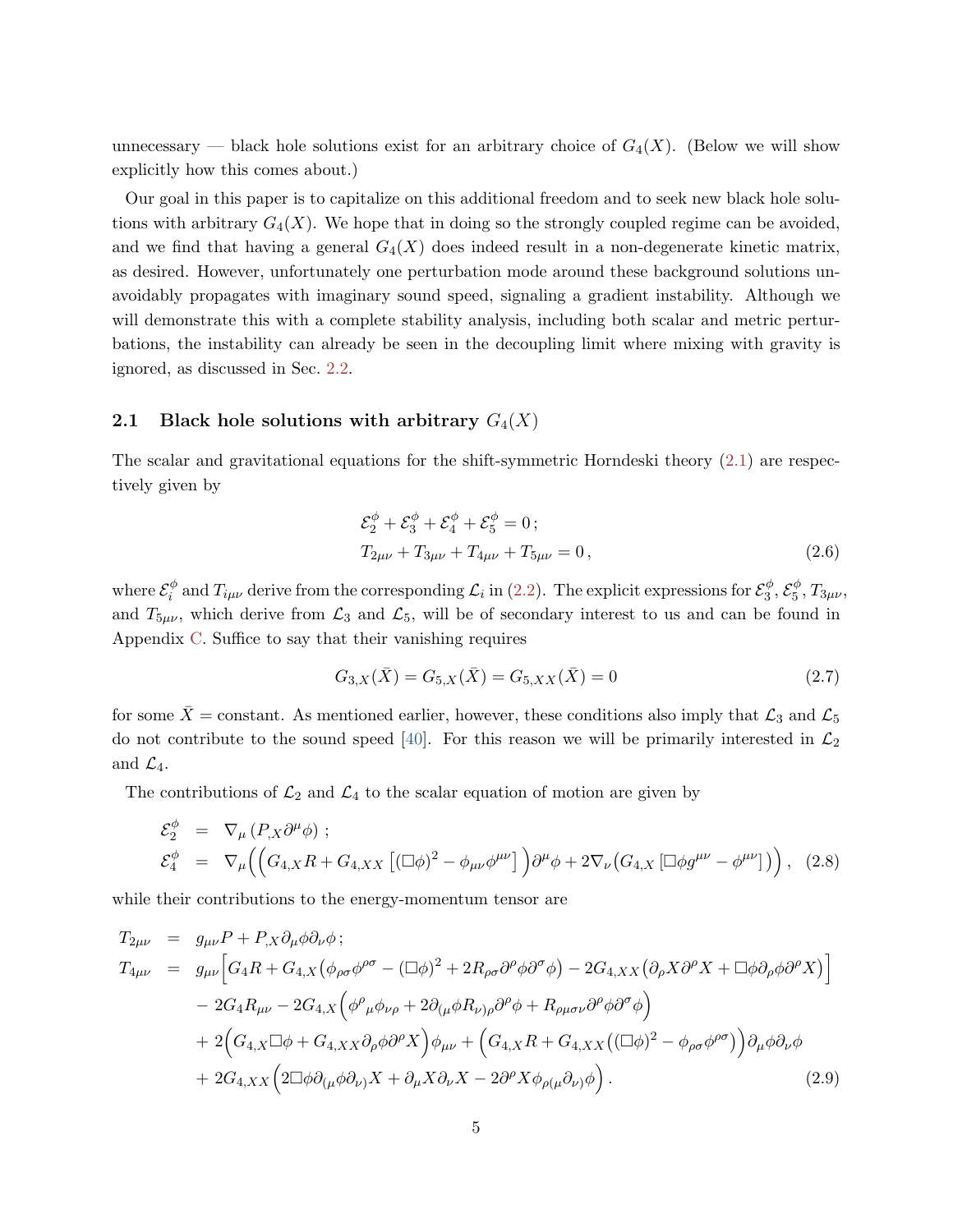It is easy to see that  $\mathcal{E}_2^{\phi}$  $\frac{\phi}{2}$  vanishes on a black hole background with  $X = \overline{X}$  = constant provided that  $P_{,X}(\bar{X})=0$ , while  $T_{2\mu\nu}$  vanishes if, furthermore,  $P(\bar{X})=0$ . Henceforth let us denote the constant X solution as

<span id="page-5-0"></span>
$$
\bar{X} \equiv \frac{1}{2}\Lambda^4. \tag{2.10}
$$

Following [\[35\]](#page-22-4) it is convenient to work in Lemaître coordinates, since these greatly simplify the analysis compared to Schwarzschild coordinates. For a static Schwarzschild black hole these take the form

<span id="page-5-2"></span>
$$
ds^{2} = -d\tau^{2} + \frac{r_{s}}{r}d\rho^{2} + r^{2}d\Omega_{2}^{2},
$$
\n(2.11)

where  $r$  is the usual Schwarzschild radial coordinate, and

$$
\tau = t + 2\sqrt{rr_s} + r_s \ln \left| \frac{\sqrt{r} - \sqrt{r_s}}{\sqrt{r} + \sqrt{r_s}} \right| ; \qquad \rho = \tau + \frac{2}{3}r_s \left(\frac{r}{r_s}\right)^{3/2} . \tag{2.12}
$$

These imply

$$
r = \left[\frac{3}{2}(\rho - \tau)\right]^{2/3} r_s^{1/3}.
$$
 (2.13)

 $($ In [A](#page-17-0)ppendix  $\Lambda$  we give the general form of a static, spherically-symmetric space-time in Lemaîtretype coordinates.) The advantage of Lemaître coordinates is that  $(2.10)$  can be satisfied simply by a linear time-dependent profile:

<span id="page-5-3"></span><span id="page-5-1"></span>
$$
\bar{\phi}(\tau) = \Lambda^2 \tau \,. \tag{2.14}
$$

It remains to show that the  $\mathcal{L}_4$  contributions to the equations of motion vanish on this background. To do so, we will make use of the following two identities satisfied by the linear profile [\(2.14\)](#page-5-1):

$$
\nabla_{\nu} \left( \Box \bar{\phi} g^{\mu \nu} - \bar{\phi}^{\mu \nu} \right) = 0 \, ; \tag{2.15a}
$$

$$
\Box \bar{\phi} \bar{\phi}_{\mu\nu} - \bar{\phi}^{\rho}{}_{\mu} \bar{\phi}_{\nu\rho} - R^{BH}_{\rho\mu\sigma\nu} \partial^{\rho} \bar{\phi} \partial^{\sigma} \bar{\phi} = 0, \qquad (2.15b)
$$

where  $R_{\rho\mu\sigma\nu}^{\text{BH}}$  is the Riemann tensor for the metric [\(2.11\)](#page-5-2). The trace of the latter gives

<span id="page-5-4"></span>
$$
(\Box \bar{\phi})^2 - \bar{\phi}_{\rho\sigma} \bar{\phi}^{\rho\sigma} = 0. \tag{2.16}
$$

Using  $(2.15)-(2.16)$  $(2.15)-(2.16)$  $(2.15)-(2.16)$ , together with  $X = constant$  and  $R^{BH} = 0$ , it is easy to see that  $\mathcal{E}_4^{\phi}$  $q^{\phi}$  and  $T_{4\mu\nu}$ vanish. Interestingly, nothing in this analysis so far constrains the function  $G_4(X)$  or its derivatives  $-$  a Schwarzschild black hole with linear profile  $(2.14)$  is an exact solution to the field equations for arbitrary  $G_4(X)$ .<sup>[2](#page-5-5)</sup>

$$
S_{\text{Wald}} = \oint_{\Sigma} \frac{\delta L}{\delta R^{\mu\nu\rho\sigma}} \epsilon^{\mu\nu} \epsilon^{\rho\sigma}, \quad \nabla_{\mu} \xi_{\nu} \big|_{\Sigma} = \kappa \epsilon_{\mu\nu}, \tag{2.17}
$$

<span id="page-5-5"></span><sup>2</sup> If the Horndeski theory is regarded as an effective field theory, the black hole entropy can provide a constraint on effective operators. The Wald entropy [\[44\]](#page-23-5) of black holes in any covariant modified gravity theory is given by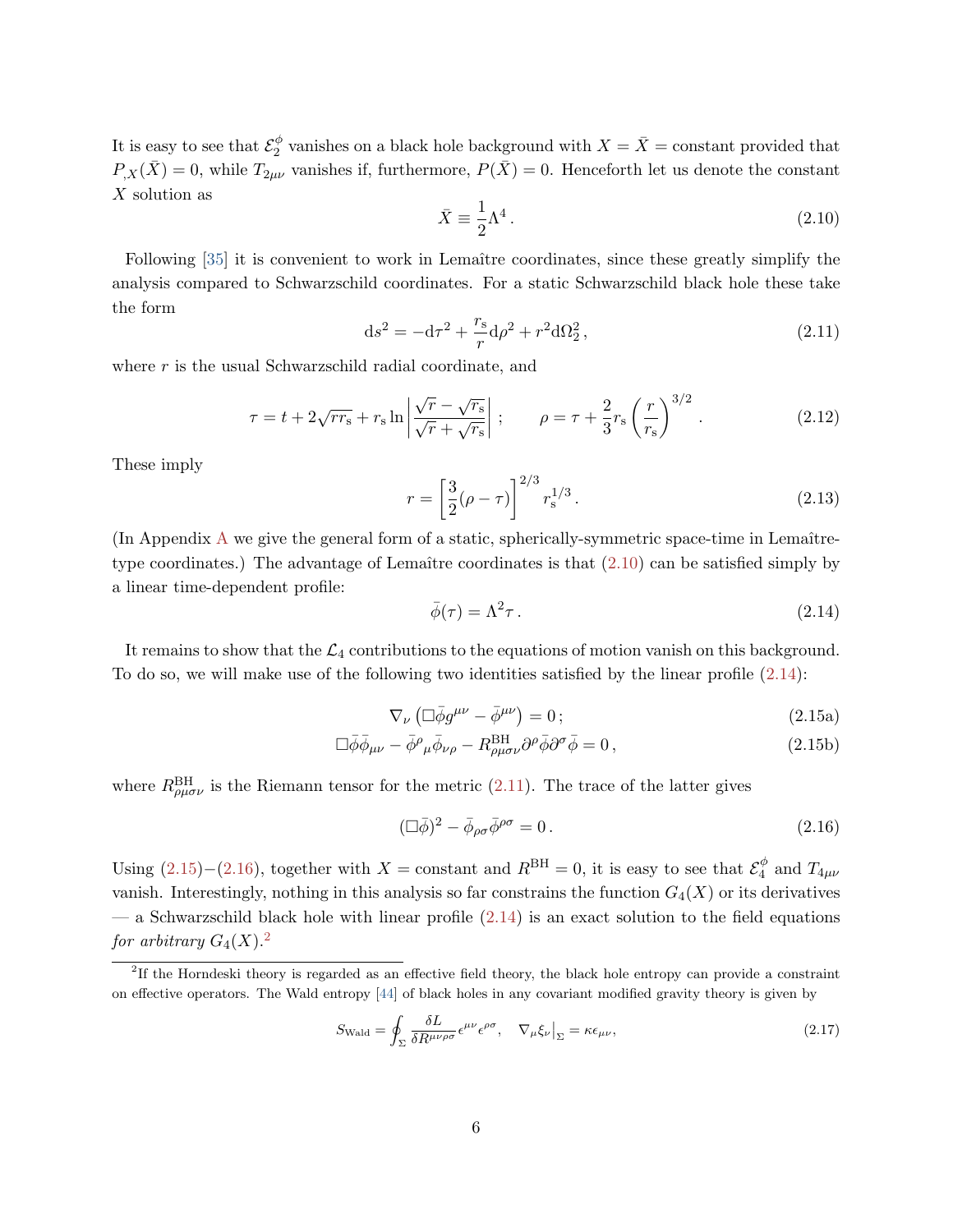Incidentally, there exist other solutions to the field equations describing a Schwarzschild black hole  $(2.11)$  and scalar field profile satisfying  $X = constant$ . For instance, instead of  $(2.14)$  another possibility is

<span id="page-6-1"></span>
$$
\phi(r) = \Lambda^2 \left[ \sqrt{r(r - r_s)} + r_s \tanh^{-1} \left( 1 - \frac{r_s}{r} \right) \right]. \tag{2.19}
$$

However, this solution does not satisfy the identities  $(2.15)–(2.16)$  $(2.15)–(2.16)$  $(2.15)–(2.16)$ . Requiring this type of ansatz to solve the Einstein equations further requires  $G_{4,X}(\bar{X}) = G_{4,XX}(\bar{X}) = 0$ , which, as mentioned earlier, results in a vanishing sound speed.

#### <span id="page-6-0"></span>2.2 Scalar perturbations around fixed black hole background

Before carrying out a complete stability analysis, it is instructive to examine the stability of the scalar profile [\(2.14\)](#page-5-1) on a fixed Schwarzschild black hole background. In other words, we ignore the backreaction of scalar perturbations. One reason to do this is that the analysis is significantly simpler than the full gravitational treatment. Another reason is that the approximation of ignoring dynamical gravity is reasonable in decoupling regions of parameter space where gravitational mixing can be neglected, as detailed below, as well as in the case of  $\ell = 1$  metric perturbations, where tensorial perturbations are expected to be non-dynamical.

Perturbing [\(2.14\)](#page-5-1) around the fixed Schwarzschild background,

$$
\phi(\tau, \vec{x}) = \Lambda^2 \Big(\tau + \pi(\tau, \vec{x})\Big),\tag{2.20}
$$

the action for the perturbation  $\pi(\tau, \vec{x})$  at quadratic order is

$$
\mathcal{L}_{\text{quad}}^{\pi} = \Lambda^4 \left( \bar{P}_{,XX} \bar{g}^{\tau\tau} (\partial_{\tau} \pi)^2 + 4 \bar{G}_{4,XX} \frac{r_s}{r^3} \bar{g}^{\rho\rho} (\partial_{\rho} \pi)^2 - 2 \bar{G}_{4,XX} \frac{r_s}{r^3} \bar{g}_{\Omega_2}^{AB} \partial_A \pi \partial_B \pi \right) , \tag{2.21}
$$

where  $\bar{P}_{,XX} \equiv P_{,XX}(\bar{X})$  etc., and the inverse metric components can be read off from [\(2.11\)](#page-5-2). In particular,  $\bar{g}_{\Omega_2}^{AB}$  is the metric on the two-sphere, with  $A, B$  indices denoting the angular variables  $\theta, \varphi$ . The radial and angular sound speeds can be immediately identified:

<span id="page-6-2"></span>
$$
c_{\rho}^{2} = 4 \frac{\bar{G}_{4,XX}}{P_{,XX}} \frac{r_{\rm s}}{r^{3}} \, ; \qquad c_{\theta,\varphi}^{2} = -2 \frac{\bar{G}_{4,XX}}{P_{,XX}} \frac{r_{\rm s}}{r^{3}} \, . \tag{2.22}
$$

Note that the sound speeds vanish for  $\bar{G}_{4,XX} = 0$ , as must be the case for the standard solution [\(2.19\)](#page-6-1).

$$
S = \frac{A}{4G_N} \left( \frac{2}{M_{\rm Pl}^2} \bar{G}_4(\bar{X}) \right),\tag{2.18}
$$

where  $A = 4\pi r_s^2$  is the area of the horizon. It is argued that in a healthy effective field theory of gravity, the correction to the Wald entropy must be positive compared to pure GR [\[45\]](#page-23-6). The spirit behind this is closely related to unitarity and causality in the UV complete theory [\[46\]](#page-23-7). Comparing with  $G_4 = \frac{M_{\text{Pl}}}{2}$  in GR, this demands that  $\bar{G}_4 \geq \frac{M_{\text{Pl}}^2}{2}$ .

where  $\Sigma$  is the bifurcation surface and  $\kappa$  is the surface gravity. Evaluated on the above solution,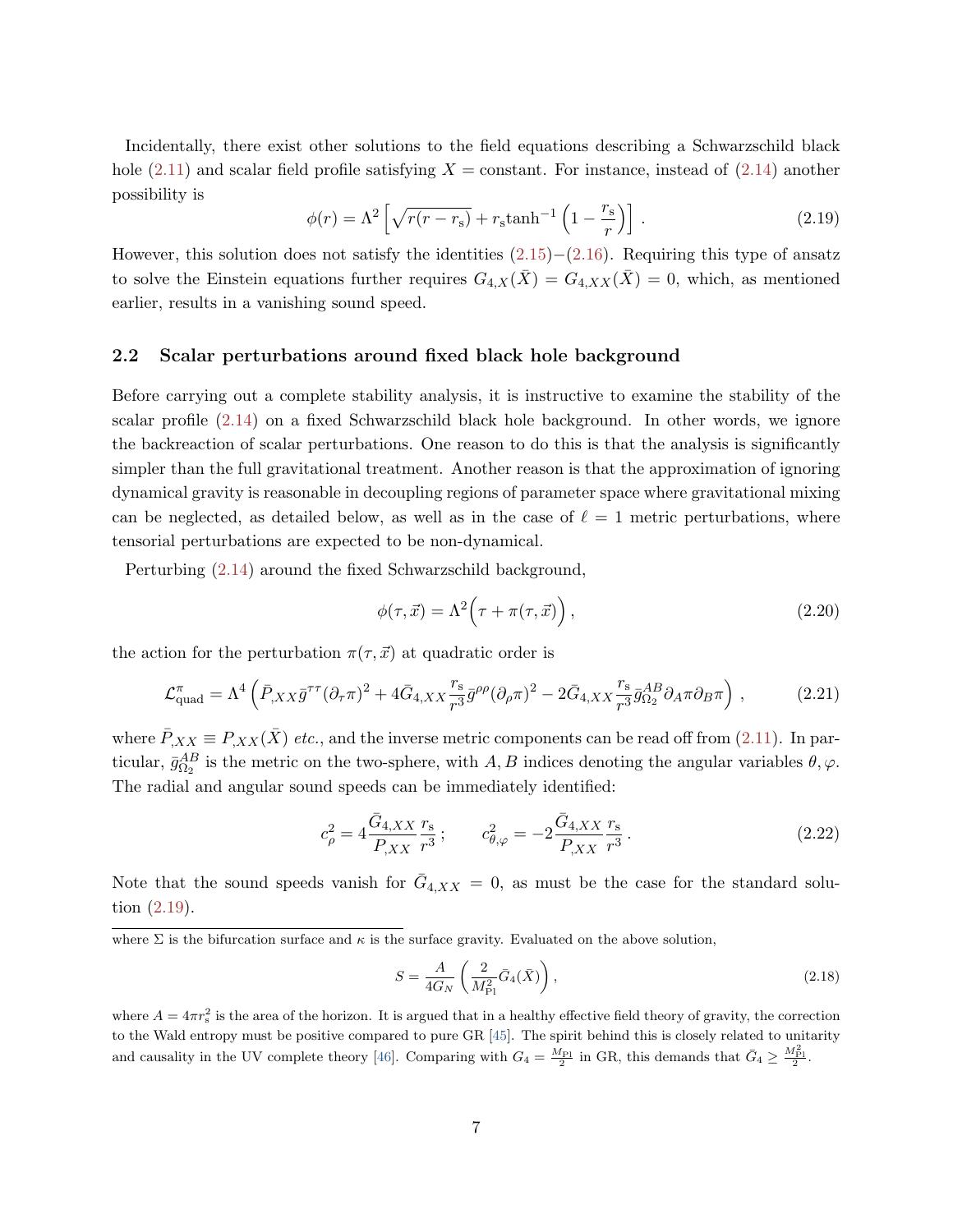As hoped, allowing for general  $G_4(X)$  results in non-vanishing propagation speeds. Unfortunately, as is clear from [\(2.22\)](#page-6-2), the relative sign between radial and angular squared sound speeds is negative,

<span id="page-7-1"></span>
$$
c_{\rho}^2 = -2c_{\theta,\varphi}^2\,,\tag{2.23}
$$

indicating an instability irrespective of the choice of  $G_4(X)$ . This is suggestive, but not conclusive, since these expressions will inevitably be altered when taking into account perturbations of the metric tensor. Nevertheless we anticipate  $(2.22)$  to hold approximately in parametric regimes where gravitational mixing can be ignored.

Indeed, the comprehensive analysis using scalar-vector-tensor (SVT) decomposition on the twosphere will be done in the next Section. Looking ahead at the exact result  $(4.24)$ , with  $g_1$  and  $g_2$ defined in  $(3.11)$  and  $(4.7)$ , respectively, we see that the scalar sound speeds reduce to  $(2.22)$  in the limit

$$
\bar{G}_4 \gg \Lambda^4 \bar{G}_{4,X} \,, \ \Lambda^8 \bar{G}_{4,XX} \,, \ \frac{\bar{G}_{4,X}^2}{\bar{G}_{4,XX}} \,. \tag{2.24}
$$

This intuitively makes sense — from  $(2.2)$  one can interpret  $\bar{G}_4$  as setting the effective Planck scale, and the above states that a large  $\bar{G}_4$  ensures decoupling. Interestingly, while  $c_\rho^2$  and  $c_{\theta,\varphi}^2$  individually receive gravitational corrections in the complete analysis, we will find that the relation [\(2.23\)](#page-7-1) is preserved in the  $\ell = 1$  sector, with the same proportionality constant. Intuitively, this is because tensorial metric perturbations are non-dynamical in the  $\ell = 1$  sector.

## <span id="page-7-0"></span>3 Full metric perturbation analysis: Parity-odd sector

We now carry out the full perturbation analysis, taking into account both perturbations of the scalar field, and those of the metric, to which they are unavoidably coupled. The perturbed metric is

$$
g_{\mu\nu} = \bar{g}_{\mu\nu} + h_{\mu\nu} \,, \tag{3.1}
$$

where  $\bar{g}_{\mu\nu}$  is the background black hole metric [\(2.11\)](#page-5-2), and  $h_{\mu\nu}$  is the perturbation. The perturbed scalar field is

<span id="page-7-2"></span>
$$
\phi(\tau, \vec{x}) = \Lambda^2(\tau + \pi(\tau, \vec{x})). \tag{3.2}
$$

Since our background enjoys spherical symmetry,  $h_{\mu\nu}$  can be decomposed into scalar, vector and tensor harmonics on the two-sphere [\[47\]](#page-23-8). Just like the scalar-vector-tensor (SVT) decomposition in  $\mathbb{R}^3$  can be conveniently done in terms of Fourier components, the SVT decomposition on the twosphere is carried out using spherical harmonics  $Y_{\ell}^{m}(\theta,\varphi)$ . As reviewed in Appendix [B,](#page-18-0) vector and tensor spherical harmonics can be expressed in terms of derivatives of  $Y_{\ell}^{m}$ . For example  $h_{\tau B}$  is a vector on the two-sphere such that it can be decomposed as  $h_{\tau A} = \sum_{\ell,m} \left[ \alpha^{\ell m} \nabla_A + h_0^{\ell m} \epsilon_A^{\ \ B} \nabla_B \right] Y_\ell^m$ , where  $\epsilon_{AB}$  and  $\nabla_A$  are the Levi-Civita tensor and covariant derivative on the two-sphere, respectively.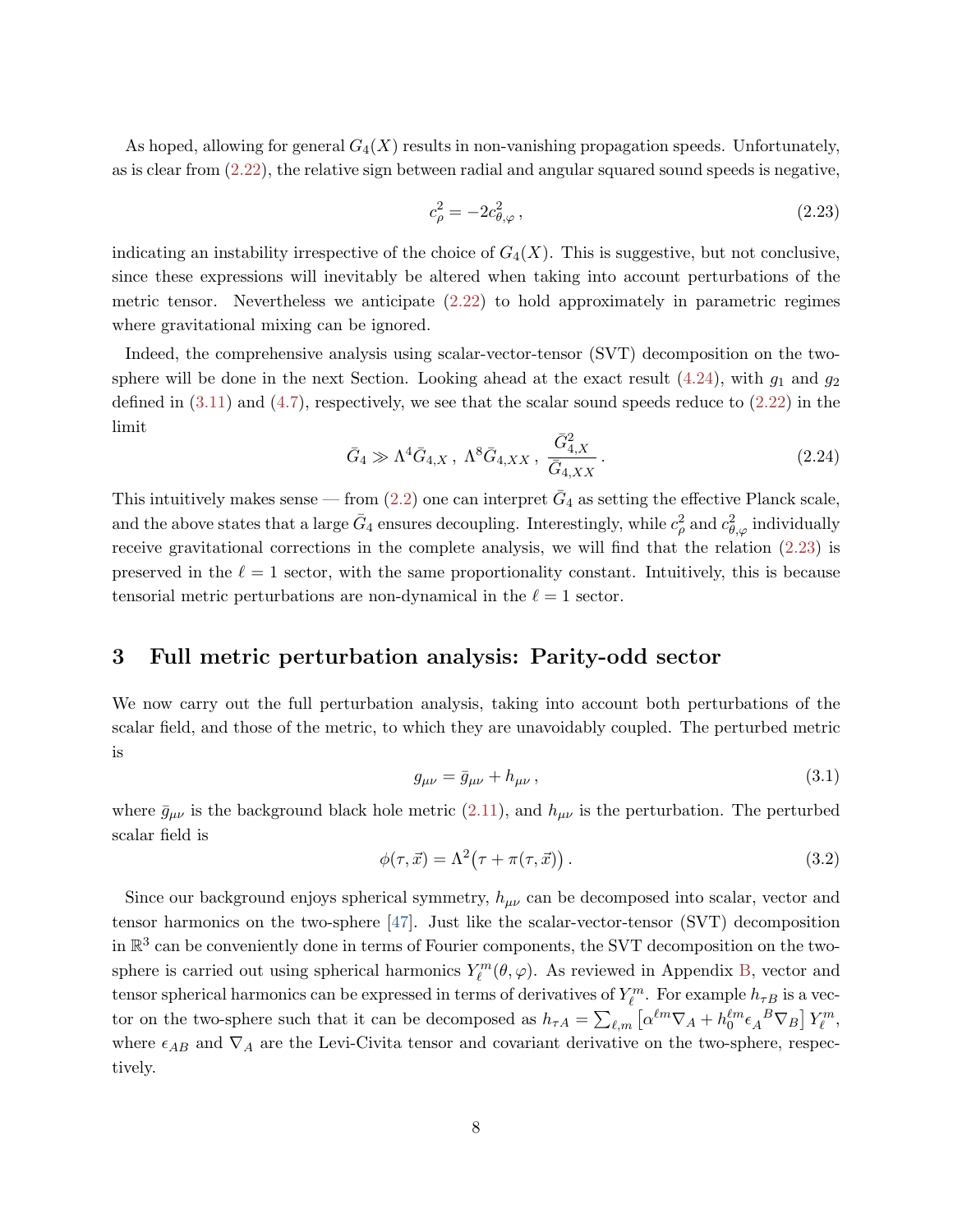Under the parity transformation  $(\theta, \varphi) \to (\pi - \theta, \varphi + \pi)$ , each term in the SVT expansion for  $h_{\mu\nu}$ picks up either a factor of  $(-1)^{\ell}$  or  $(-1)^{\ell+1}$ . Hence these are referred to respectively as even and odd perturbations [\[47\]](#page-23-8). Following this convention, the metric perturbation can be decomposed into even-sector and odd-sector pieces:

<span id="page-8-0"></span>
$$
h_{\mu\nu} = h_{\mu\nu}^{\text{odd}} + h_{\mu\nu}^{\text{even}}.
$$
\n(3.3)

Because the theory [\(2.1\)](#page-2-1) is parity invariant, these decouple at linear order. Meanwhile, the scalar perturbation  $\pi$  belongs to the parity-even sector.

As usual,  $h_{\mu\nu}$  is not unique, as it changes under small diffeomorphisms. Analogously to [\(3.3\)](#page-8-0), a general diffeomorphism vector  $\xi^{\mu}$  can also be decomposed into odd-sector and even-sector parts,

<span id="page-8-1"></span>
$$
\xi^{\mu} = \xi_{\text{odd}}^{\mu} + \xi_{\text{even}}^{\mu} \,. \tag{3.4}
$$

In this Section we begin with the parity-odd sector, while the analysis of the even sector will be discussed in Sec. [4.](#page-10-0)

We are fortunate that the perturbation analysis for the odd sector has already been carried out [\[33,](#page-22-10) [38\]](#page-23-0). Nevertheless, it is instructive to repeat the analysis here, using instead our preferred Lemaître coordinates. We will see that working with Lemaître coordinates simplifies things significantly, and it is this simplification that will enable us to perform the even sector analysis below.

In this basis, a general odd-sector metric perturbation takes the form

<span id="page-8-3"></span>
$$
h_{\mu\nu}^{\text{odd}} = \sum_{\ell,m} \begin{pmatrix} 0 & 0 & h_0^{\ell m} \epsilon_A^B \nabla_B \\ 0 & 0 & h_1^{\ell m} \epsilon_A^B \nabla_B \\ h_0^{\ell m} \epsilon_A^B \nabla_B & h_1^{\ell m} \epsilon_A^B \nabla_B & h_2^{\ell m} \epsilon_{(A}^C \nabla_B) \nabla_C \end{pmatrix} Y_\ell^m(\theta,\varphi). \tag{3.5}
$$

Each term in the sum has parity  $(-1)^{\ell+1}$  under  $(\theta, \varphi) \to (\pi - \theta, \varphi + \pi)$ . Meanwhile, the parity-odd part of the diffeomorphism vector [\(3.4\)](#page-8-1) can be expressed as

$$
\xi_{\text{odd}}^{\mu} = \sum_{\ell,m} \left( 0, 0, \xi^{\ell m} \epsilon^{AB} \nabla_B \right) Y_{\ell}^{m}(\theta, \varphi).
$$
 (3.6)

Under such a diffeomorphism,  $x^{\mu} \to x^{\mu} + \xi_{odd}^{\mu}$ , the metric functions  $h_0^{\ell m}$ ,  $h_1^{\ell m}$  and  $h_2^{\ell m}$  transform as

<span id="page-8-2"></span>
$$
\delta h_0 = -\dot{\xi} + 2\frac{\dot{r}}{r}\xi ;
$$
  
\n
$$
\delta h_1 = -\xi' + 2\frac{r'}{r}\xi ;
$$
  
\n
$$
\delta h_2 = -2\xi ,
$$
\n(3.7)

where we have suppressed  $\ell$ , m indices for simplicity. Furthermore, here and henceforth, ( )' and ( ) denote  $\rho$  and  $\tau$  differentiation, respectively. We use this gauge freedom to set

$$
h_2 = 0, \tag{3.8}
$$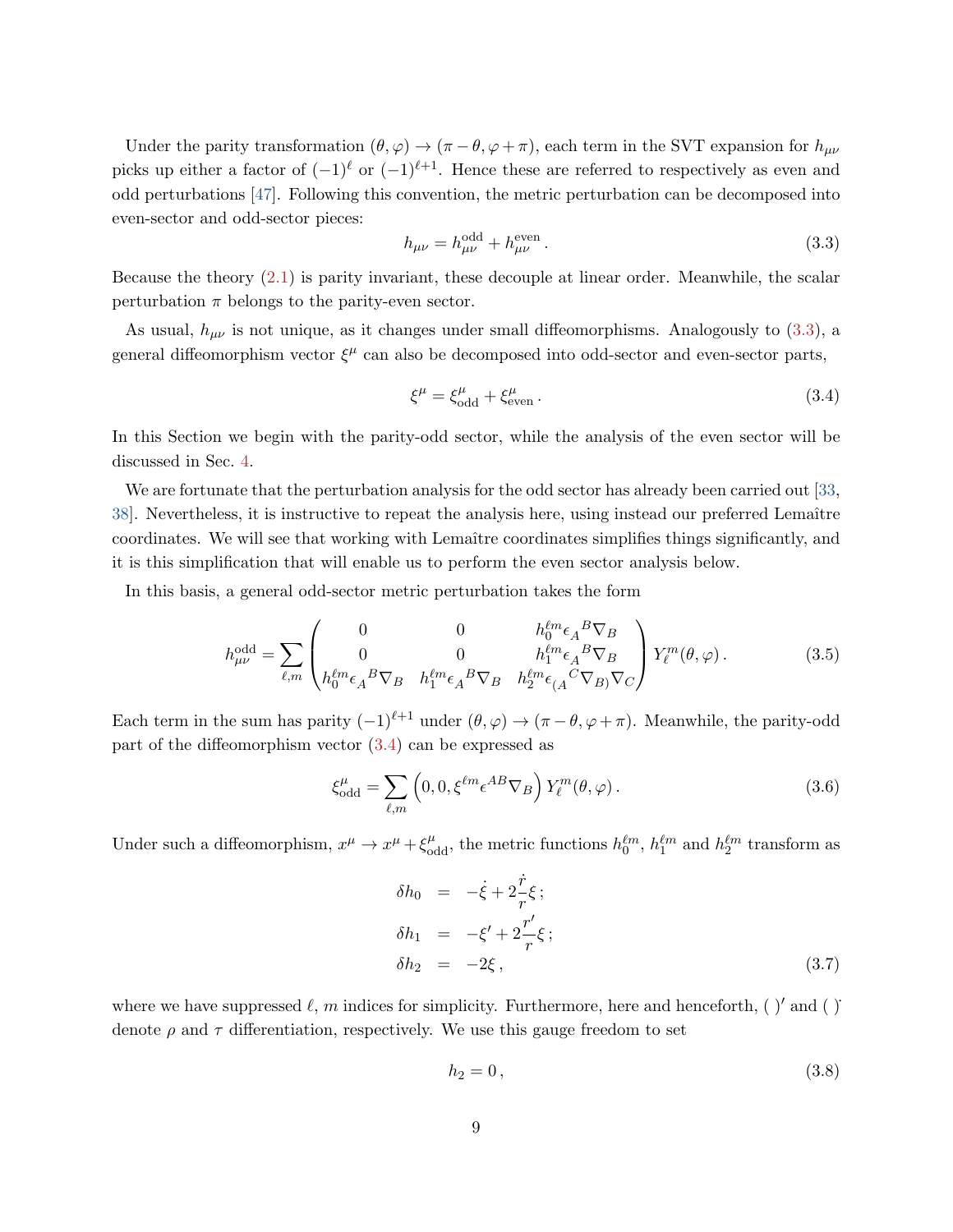which is the Regge-Wheeler gauge. Furthermore, from  $(3.7)$  we can identify a gauge-invariant linear combination of  $h_0$  and  $h_1$ :

<span id="page-9-1"></span>
$$
h'_0 - \dot{h}_1 - 2\frac{r'}{r}h_0 + 2\frac{\dot{r}}{r}h_1 = h'_0 - \dot{h}_1 - 2\sqrt{\frac{r_s}{r^3}}(h_0 + h_1),\tag{3.9}
$$

where in the last step we have used  $(A.7)$ . Note that this gauge-invariant quantity is identical to that of pure gravity [\[48\]](#page-23-9), since scalar perturbations do not enter the calculation.

After integrating out the angular coordinates, the quadratic action for odd perturbations reduces to

<span id="page-9-3"></span>
$$
\mathcal{L}_{\text{odd}} = \frac{g_1}{2} \sqrt{\frac{r}{r_s}} \left( h_0' - \dot{h}_1 - 2 \sqrt{\frac{r_s}{r^3}} (h_0 + h_1) \right)^2 + \frac{\ell(\ell+1) - 2}{2r^2} \left( g_1 \sqrt{\frac{r_s}{r}} h_0^2 - \bar{G}_4 \sqrt{\frac{r}{r_s}} h_1^2 \right) , \quad (3.10)
$$

where the implicit  $(\ell, m)$  indices are summed over, and where we have defined

<span id="page-9-0"></span>
$$
g_1 \equiv \bar{G}_4 - \Lambda^4 \bar{G}_{4,X} \,. \tag{3.11}
$$

The quantity inside the parentheses in the first term is immediately recognized as the gaugeinvariant combination  $(3.9)$ . We exploit this by introducing an auxiliary field  $\Psi$  into the Lagrangian,

<span id="page-9-2"></span>
$$
\mathcal{L}_{\text{odd}} = g_1 \sqrt{\frac{r}{r_s}} \bigg[ \Psi \left( h_0' - \dot{h}_1 - 2 \sqrt{\frac{r_s}{r^3}} (h_0 + h_1) \right) - \frac{\Psi^2}{2} \bigg] + \frac{\ell(\ell+1) - 2}{2r^2} \left( g_1 \sqrt{\frac{r_s}{r}} h_0^2 - \bar{G}_4 \sqrt{\frac{r}{r_s}} h_1^2 \right). \tag{3.12}
$$

The equation of motion for  $\Psi$  sets it equal to the gauge-invariant combination [\(3.9\)](#page-9-1), and substitution back into [\(3.12\)](#page-9-2) reproduces the original action [\(3.10\)](#page-9-3). Instead, we express  $h_0$  and  $h_1$  in terms of  $\Psi$ through their equations of motion,

<span id="page-9-4"></span>
$$
h_0 = \frac{1}{\ell(\ell+1) - 2} \frac{r^2}{r_s} \left( r\Psi' + \frac{5}{2} \sqrt{\frac{r_s}{r}} \Psi \right);
$$
  
\n
$$
h_1 = \frac{1}{\ell(\ell+1) - 2} \frac{g_1}{\bar{G}_4} r \left( r\Psi - \frac{5}{2} \sqrt{\frac{r_s}{r}} \Psi \right).
$$
\n(3.13)

This is valid for  $\ell \geq 2$ . The case  $\ell = 1$  must be treated separately, since the dipole components of the two degrees of freedom  $h_0$  and  $h_1$  correspond to a pure gauge mode and a small rotation into Kerr black hole [\[48\]](#page-23-9). Substituting  $(3.13)$  back into the action  $(3.12)$ , we obtain

<span id="page-9-6"></span>
$$
\mathcal{L}_{\text{odd}} = \frac{g_1}{2} \sqrt{\frac{r}{r_s}} \frac{1}{\ell(\ell+1) - 2} \left\{ r^2 \left( \frac{g_1}{\bar{G}_4} \dot{\Psi}^2 - \frac{r}{r_s} {\Psi'}^2 \right) + \frac{1}{4} \left[ 15 \frac{g_1}{\bar{G}_4} \frac{r_s}{r} + 3 - 4\ell(\ell+1) \right] {\Psi}^2 \right\}.
$$
 (3.14)

Thus the parity-odd perturbations are encoded in the gauge-invariant mode functions  $\Psi$ .<sup>[3](#page-9-5)</sup> Inspec-tion of [\(3.14\)](#page-9-6) allows us to determine the stability of this sector. The coefficient of  $\dot{\Psi}^2$  is manifestly

<span id="page-9-5"></span><sup>&</sup>lt;sup>3</sup>In the special case  $G_{4,X} = 0$  (*i.e.*,  $g_1 = G_4$ ), the action [\(3.14\)](#page-9-6) reduces to the GR result, and its equation of motion corresponds to a Regge-Wheeler type equation in Lemaître coordinates.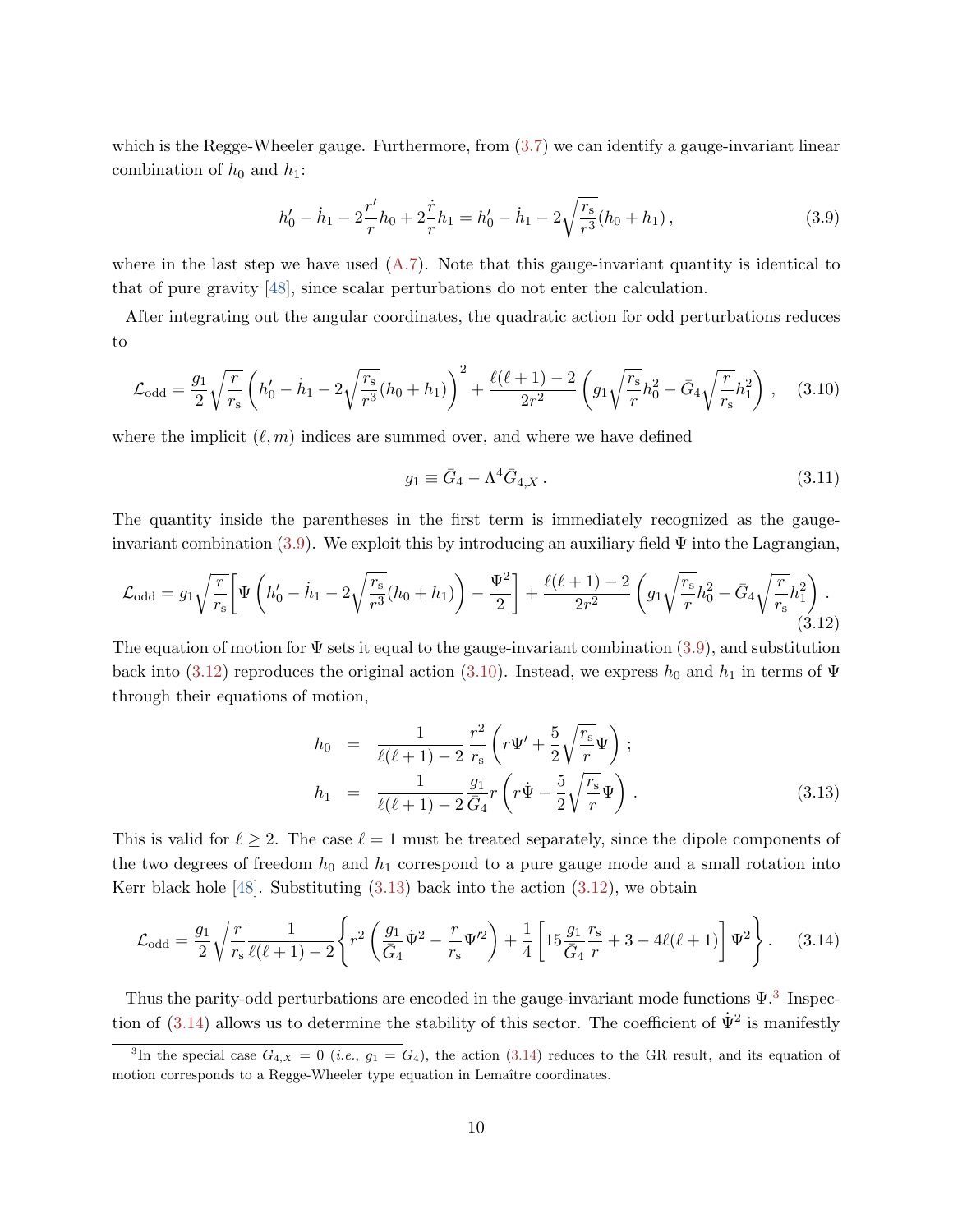positive, hence there is no ghost. From the form of the kinetic term, and recalling that  $g^{\rho\rho} = \frac{r}{r}$  $\frac{r}{r_{\rm s}},$ we can read off the radial sound speed

$$
c_{\rho}^{2} = \frac{\bar{G}_{4}}{g_{1}} = \frac{\bar{G}_{4}}{\bar{G}_{4} - \Lambda^{4} \bar{G}_{4,X}}.
$$
\n(3.15)

Requiring subluminal propagation imposes the constraint

<span id="page-10-1"></span>
$$
\Lambda^4 \bar{G}_{4,X} < 0. \tag{3.16}
$$

The third stability requirement is that the "mass" term in [\(3.14\)](#page-9-6) has the correct sign, but this is guaranteed for all  $\ell \ge 1$  once [\(3.16\)](#page-10-1) is satisfied. Additionally, there are of course tight observational limits on the propagation speed of gravitational waves from neutron star mergers [\[49–](#page-23-10)[51\]](#page-24-0).

### <span id="page-10-0"></span>4 Parity-even sector

We now turn to even-sector perturbations. Working in Lemaître coordinates is critical here  $-$  the calculation below, while still formidable in Lemaître coordinates, would be nearly impossible in Schwarzschild coordinates.

Analogously to [\(3.5\)](#page-8-3), a general parity-even metric perturbation  $h_{\mu\nu}^{\text{even}}$  can be parameterized as

$$
h_{\mu\nu}^{\text{even}} = \sum_{\ell,m} \begin{pmatrix} H_0^{\ell m} & H_1^{\ell m} & \alpha^{\ell m} \nabla_A \\ H_1^{\ell m} & \frac{r_s}{r} H_2^{\ell m} & \beta^{\ell m} \nabla_A \\ \alpha^{\ell m} \nabla_A & \beta^{\ell m} \nabla_A & r^2 K^{\ell m} g_{AB} + Q^{\ell m} \nabla_A \nabla_B \end{pmatrix} Y_\ell^m(\theta, \varphi), \tag{4.1}
$$

where  $g_{AB}$  is the metric tensor on the two-sphere. The metric coefficients are all scalar functions of the Lemaître coordinates  $\rho$  and  $\tau$ . Each term has parity  $(-1)^{\ell}$  under  $(\theta, \varphi) \to (\pi - \theta, \varphi + \pi)$ . Similarly, the scalar perturbation  $\pi$  defined in [\(3.2\)](#page-7-2) can be expanded as

$$
\pi = \sum_{\ell,m} \pi^{\ell m}(\tau,\rho) Y_{\ell}^{m}(\theta,\varphi) , \qquad (4.2)
$$

with each term having parity  $(-1)^{\ell}$ .

The parity-even part of the diffeomorphism vector  $(3.4)$  can be expressed as

$$
\xi_{\text{even}}^{\mu} = \sum_{\ell,m} \left( \mathcal{T}^{\ell m}, \ \mathcal{R}^{\ell m}, \ \Theta^{\ell m} g^{AB} \nabla_B \right) Y_{\ell}^{m}(\theta, \varphi) \,, \tag{4.3}
$$

where  $\mathcal{T}^{\ell m}$ ,  $\mathcal{R}^{\ell m}$  and  $\Theta^{\ell m}$  are all functions of  $(\tau, \rho)$ . Under a such diffeomorphism,  $x^{\mu} \to x^{\mu} + \xi_{\text{even}}^{\mu}$ , the metric coefficients transform as

$$
\delta H_0 = 2\dot{\mathcal{T}}; \qquad \delta H_1 = \mathcal{T}' - \frac{r_s}{r}\dot{\mathcal{R}}; \qquad \delta H_2 = \frac{\dot{r}}{r}\mathcal{T} + \frac{r'}{r}\mathcal{R} - 2\mathcal{R}'; \n\delta \alpha = \mathcal{T} - r^2 \dot{\Theta}; \qquad \delta \beta = -\frac{r_s}{r}\mathcal{R} - r^2\Theta'; \n\delta K = -2\frac{\dot{r}}{r}\mathcal{T} - 2\frac{r'}{r}\mathcal{R}; \qquad \delta Q = -2\Theta,
$$
\n(4.4)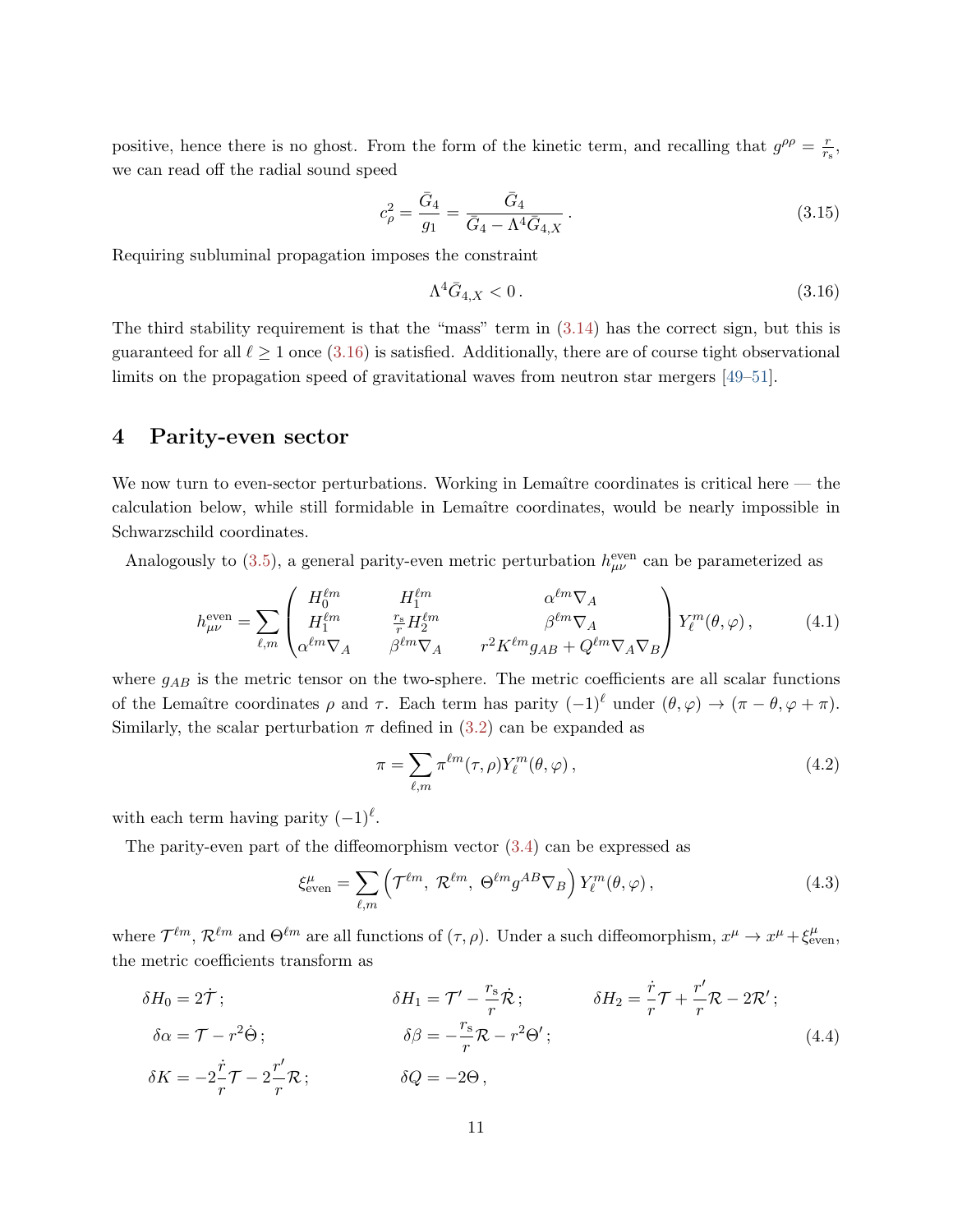where  $\ell$ , m indices have been suppressed to avoid clutter. As in the odd sector, it is once again possible to identify gauge-invariant combinations. However we will find it more convenient to use the above gauge freedom to pick a suitable gauge, making sure that no constraint is lost in the process.

In what follows we will treat the monopole  $(\ell = 0)$  and dipole  $(\ell = 1)$  cases separately, followed by a general analysis for arbitrary  $\ell$ . Because the constraints are significantly more complex in the general case, we will only be able to provide an incomplete analysis, which we hope can form the basis of future investigations.

#### <span id="page-11-0"></span>4.1 Monopole perturbation

The monopole  $(\ell = 0)$  perturbation is a special case, as the variables  $\alpha$ ,  $\beta$  and  $Q$  do not exist in this case. The gauge function  $\Theta$  is also absent. The remaining two gauge functions  $\mathcal T$  and  $\mathcal R$  can be used to impose the gauge choice

$$
H_0 = K = 0, \t\t(4.5)
$$

leaving us with  $H_2$  and  $\pi$  as degrees of freedom. The Lagrangian density then reduces to

<span id="page-11-4"></span>
$$
\mathcal{L}_{\text{even}}^{(\ell=0)} = \frac{1}{2} \bar{P}_{,XX} \Lambda^8 \sqrt{r_s r^3} \dot{\pi}^2 + 2 (\bar{G}_4 - 2g_1 - g_2) \sqrt{\frac{r_s}{r}} \pi'^2 \n+ \frac{\bar{G}_4}{2} \sqrt{\frac{r_s}{r}} H_2^2 + H_2 \left( 2(g_1 + g_2) r_s \ddot{\pi} - 2(\bar{G}_4 - g_1) \sqrt{\frac{r_s}{r}} \pi' \right) \n+ r H_1 \left( 2g_1 \dot{H}_2 - 4(g_1 + g_2) \dot{\pi}' \right),
$$
\n(4.6)

where the implicit  $(\ell, m)$  indices are summed over, and where we have defined

<span id="page-11-1"></span>
$$
g_2 \equiv -\bar{G}_4 + 2\Lambda^4 \bar{G}_{4,X} + \Lambda^8 \bar{G}_{4,XX} \,. \tag{4.7}
$$

Clearly,  $H_1$  is a Lagrange multiplier, and the corresponding constraint can be solved by

<span id="page-11-2"></span>
$$
H_2 = 2\frac{g_1 + g_2}{g_1}\pi'.
$$
\n(4.8)

Note that we have chosen the physical boundary condition such that there is no constant piece in time. (In fact, a constant shift in  $H_2$  corresponds to a shift of integration constant of the background [\[25\]](#page-22-0) which can be absorbed into  $r_s$ . We are not interested in a mere change of the background solution.)

Substituting [\(4.8\)](#page-11-2) into the Lagrangian yields

$$
\mathcal{L}_{\text{even}}^{(\ell=0)} = \sqrt{\frac{r_{\rm s}}{r}} \left( \frac{1}{2} \bar{P}_{,XX} \Lambda^8 r^2 \dot{\pi}^2 + 2 \frac{g_2}{g_1^2} \left( g_1^2 + \bar{G}_4 g_2 \right) \pi'^2 \right) . \tag{4.9}
$$

From this we can infer that absence of ghost requires

<span id="page-11-3"></span>
$$
\bar{P}_{,XX} > 0, \tag{4.10}
$$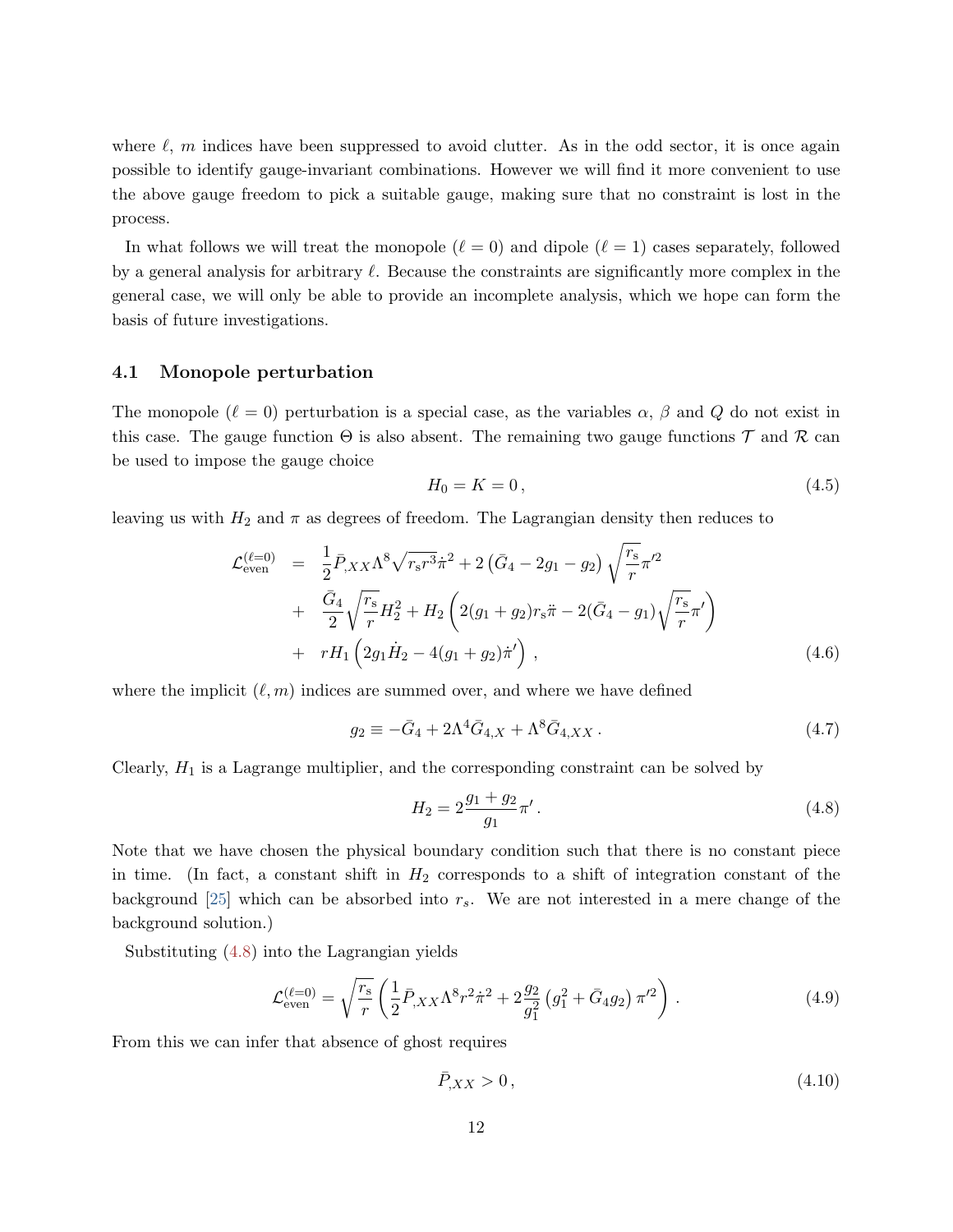just as in the case of a ghost condensate, while gradient stability requires

<span id="page-12-5"></span>
$$
g_2\left(g_1^2 + \bar{G}_4 g_2\right) < 0\,. \tag{4.11}
$$

Using the fact that  $g^{\rho \rho} = r_s/r$ , we obtain the radial sound speed<sup>[4](#page-12-1)</sup>

<span id="page-12-2"></span>
$$
c_{\rho}^{2} = -4 \frac{g_{2}(g_{1}^{2} + \bar{G}_{4}g_{2})}{g_{1}^{2} \Lambda^{8} \bar{P}_{,XX}} \frac{r_{s}}{r^{3}} = 4 \frac{(\bar{G}_{4,X}^{2} + \bar{G}_{4} \bar{G}_{4,XX})(\bar{G}_{4} - 2\Lambda^{4} \bar{G}_{4,X} - \Lambda^{8} \bar{G}_{4,XX})}{(\bar{G}_{4} - \Lambda^{4} \bar{G}_{4,X})^{2} \bar{P}_{,XX}} \frac{r_{s}}{r^{3}}.
$$
(4.12)

Below we will find an identical radial sound speed for  $\ell = 1$ , which makes sense, since scalar modes should propagate radially at the same speed independent of the multipole moment. From [\(4.12\)](#page-12-2) we can derive a constraint by demanding subluminality. However, we will not bother to do so, because in the  $\ell = 1$  case below we will discover a more worrisome pathology, namely that it is impossible to satisfy  $c_{\rho}^2 > 0$  while at the same time having stable propagation in the angular directions.

#### <span id="page-12-0"></span>4.2 Dipole perturbation: instability of the scalar mode

This subsection describes the main result of our paper. The dipole case,  $\ell = 1$ , is a special case for a different reason. Although not a priori obvious, it turns out that the angular part of the metric perturbations,  $h_{AB}$ , is diagonal and depends only on the combination  $r^2K-Q$  [\[48\]](#page-23-9). This allows us to choose a gauge in which

$$
H_0 = \beta = r^2 K - Q = 0,
$$
\n(4.13)

leaving us with four component fields:  $H_1$ ,  $H_2$ ,  $\alpha$  and  $\pi$ .

Up to total derivatives, the resulting quadratic Lagrangian takes the form

<span id="page-12-3"></span>
$$
\mathcal{L}_{even}^{(\ell=1)} = \frac{\Lambda^8}{2} \bar{P}_{,XX} \sqrt{r_s r^3} \dot{\pi}^2 + 2(\bar{G}_4 - 2g_1 - g_2) \left(\frac{r_s}{r}\right)^{3/2} \left(\frac{r}{r_s} \pi'^2 - \frac{1}{r^2} \pi^2\right) - 2(g_1 + g_2) \frac{r_s}{r^2} \alpha \dot{\pi} \n+ \frac{\bar{G}_4}{2} \sqrt{\frac{r_s}{r}} H_2^2 + H_2 \left(2(g_1 + g_2) r_s \ddot{\pi} - 2(\bar{G}_4 - g_1) \sqrt{r_s r} \left(\frac{\pi}{r}\right)' + 2g_1 \sqrt{\frac{r_s}{r^3}} (r \alpha)^2\right) \n+ g_1 \sqrt{\frac{r}{r_s}} H_1^2 + H_1 \left(2g_1 r \dot{H}_2 - 4(g_1 + g_2) r \dot{\pi}' - 2g_1 \sqrt{\frac{r}{r_s}} \alpha'\right) + g_1 \sqrt{\frac{r}{r_s}} \alpha'^2,
$$
\n(4.14)

with implicit  $(\ell, m)$  indices summed over. As in the monopole case,  $H_1$  is once again non-dynamical (though not a Lagrange multiplier). Its equation of motion gives

$$
H_1 = \sqrt{\frac{r_s}{r}} \left( -r\dot{H}_2 + 2\frac{g_1 + g_2}{g_1}r\dot{\pi}' \right) + \alpha'. \tag{4.15}
$$

Substituting this back into [\(4.14\)](#page-12-3) and integrating by parts, it is easy to see that  $\alpha$  becomes a Lagrange multiplier, with the constraint it imposes given by

<span id="page-12-4"></span>
$$
r\dot{H}'_2 + 2\sqrt{\frac{r_s}{r}}\dot{H}_2 + \frac{3}{2}\frac{r_s}{r^2}H_2 = \frac{g_1 + g_2}{g_1} \left(2\left(r\dot{\pi}'\right)' - \frac{r_s}{r^2}\dot{\pi}\right). \tag{4.16}
$$

<span id="page-12-1"></span><sup>&</sup>lt;sup>4</sup>Note that the above sound speed vanishes in the special case  $\bar{G}_{4,X} = \bar{G}_{4,XX} = 0$ , consistent with earlier results [\[40\]](#page-23-1). In this limit the effective theory describing perturbations breaks down, as it exhibits a strong coupling problem.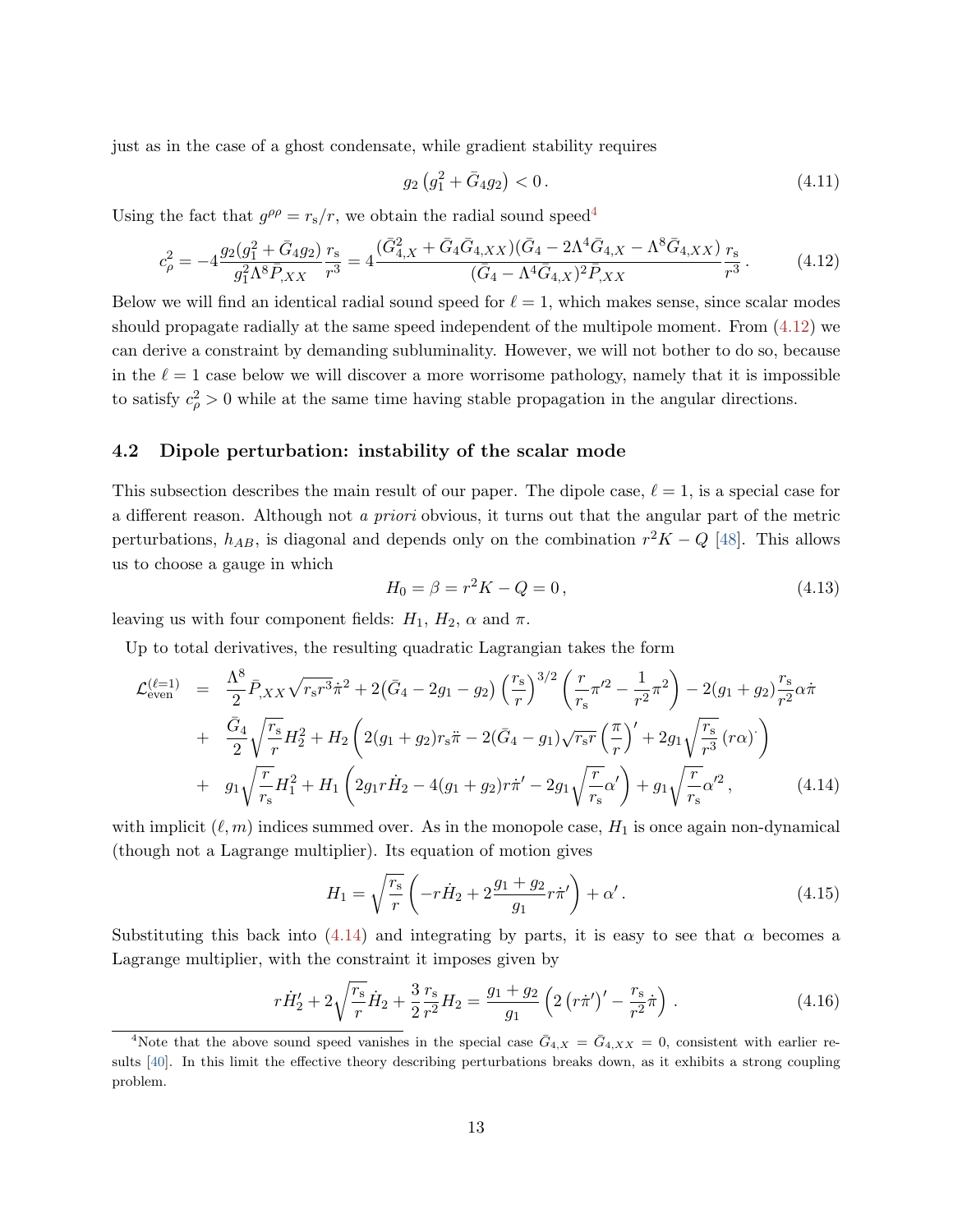Remarkably, by performing the field redefinition

$$
h_2 \equiv H_2 - 2\frac{g_1 + g_2}{g_1} r\left(\frac{\pi}{r}\right)',\tag{4.17}
$$

the constraint [\(4.16\)](#page-12-4) reduces to an equation for  $h_2$  only:

<span id="page-13-0"></span>
$$
r\dot{h}'_2 + 2\sqrt{\frac{r_s}{r}}\dot{h}_2 + \frac{3}{2}\frac{r_s}{r^2}h_2 = 0.
$$
\n(4.18)

Writing the Lagrangian in terms of  $\pi$ ,  $h_2$  and  $\alpha$ , we then obtain

<span id="page-13-1"></span>
$$
\mathcal{L}_{even}^{(\ell=1)} = \frac{\Lambda^8}{2} \bar{P}_{,XX} \sqrt{r_s r^3} \dot{\pi}^2 + 2 \frac{g_2}{g_1^2} \left( g_1^2 + \bar{G}_4 g_2 \right) \left( \frac{r_s}{r} \right)^{3/2} \left( \frac{r}{r_s} \pi'^2 - \frac{1}{r^2} \pi^2 \right) \n+ 2(g_1 + g_2) \left( r_s \dot{\pi} + 3 \left( \frac{r_s}{r} \right)^{3/2} \pi \right) \dot{h}_2 - \frac{g_1^2 + \bar{G}_4 g_2}{g_1} \sqrt{\frac{r_s}{r}} \pi \left( 2h'_2 + \sqrt{\frac{r_s}{r^3}} h_2 \right) \n- g_1 \sqrt{r_s r^3} \dot{h}_2^2 + \frac{\bar{G}_4}{2} \sqrt{\frac{r_s}{r}} h_2^2 - 2g_1 \alpha \left( r \dot{h}'_2 + 2 \sqrt{\frac{r_s}{r}} \dot{h}_2 + \frac{3}{2} \frac{r_s}{r^2} h_2 \right).
$$
\n(4.19)

Thus, the constraint  $(4.18)$  imposes a particular form for  $h_2$ . Focusing on the propagating degree of freedom  $\pi$ , we find that its radial sound speed is

$$
c_{\rho}^{2} = -4 \frac{g_{2}(g_{1}^{2} + \bar{G}_{4}g_{2})}{g_{1}^{2} \Lambda^{8} \bar{P}_{,XX}} \frac{r_{s}}{r^{3}}.
$$
\n(4.20)

As expected, this matches the result [\(4.12\)](#page-12-2) for  $\ell = 0$ , since scalar modes with different  $\ell$  should have the same radial sound speed. The absence of ghosts and radial gradient stability  $(c^2_\rho > 0)$ require

<span id="page-13-2"></span>
$$
\bar{P}_{,XX} > 0 \, ; \qquad g_2 \left( g_1^2 + \bar{G}_4 g_2 \right) < 0 \, . \tag{4.21}
$$

Not surprisingly, these are identical respectively to the conditions  $(4.10)$  and  $(4.11)$  found in the monopole case.

A key difference is the effective mass term, which can be read off from the last term in the first line of [\(4.19\)](#page-13-1):

$$
-\frac{1}{2}m_{\text{eff}}^2(r)\pi^2 = -2\frac{g_2}{g_1^2}\left(g_1^2 + \bar{G}_4g_2\right)\left(\frac{r_s}{r}\right)^{3/2}\frac{\pi^2}{r^2}.
$$
\n(4.22)

It follows from  $(4.21)$  that  $m_{\text{eff}}^2(r) < 0$ , and hence that dipole perturbations suffer from a tachyonic instability.

However, one should keep in mind that the effective mass term originates from angular derivatives acting on  $\pi$ , like the centrifugal term in the radial wave equation. Indeed, we expect that the angular sound speed is related to the canonical mass term via

$$
m_{\text{eff, canonical}}^2(r) = \frac{\ell(\ell+1)}{r^2} c_{\theta,\varphi}^2.
$$
\n(4.23)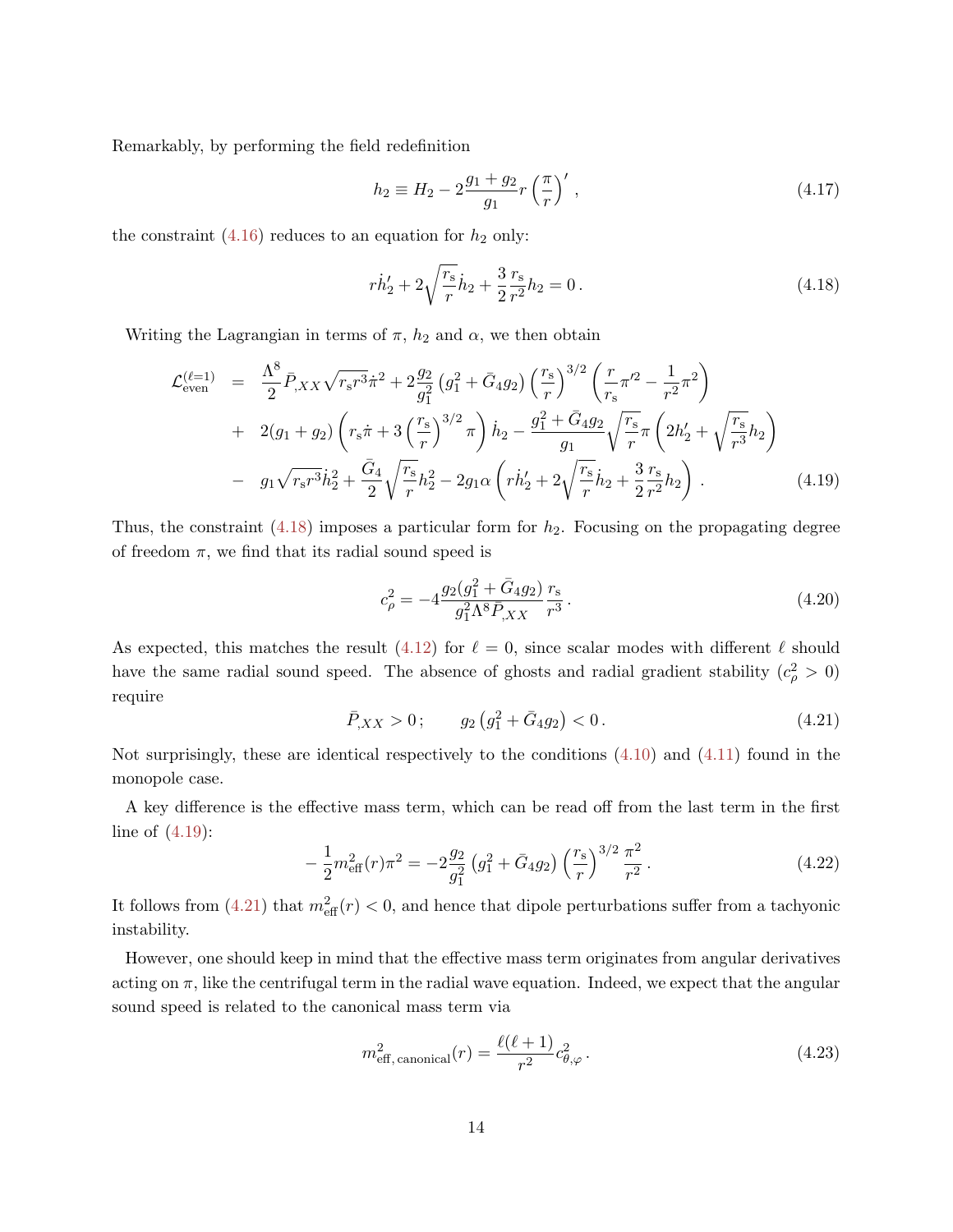With  $\ell = 1$ , we can read off from [\(4.19\)](#page-13-1) after canonically normalizing  $\pi$  that

<span id="page-14-1"></span>
$$
c_{\theta,\varphi}^2 = 2\frac{g_2(g_1^2 + \bar{G}_4 g_2)}{g_1^2 \Lambda^8 \bar{P}_{,XX}} \frac{r_s}{r^3} = -\frac{1}{2}c_\rho^2.
$$
 (4.24)

Since  $c_{\rho}^2 = -2c_{\theta,\varphi}^2$ , a gradient instability in either the radial or angular direction seems inevitable.

A word of caution is necessary, however, since to rigorously establish a gradient instability in the angular directions would require proving that  $c_{\theta,\varphi}$  is indeed independent of multipole moments and given by  $(4.24)$  for all  $\ell$ . This seems plausible because, on the one hand, we have shown that a gradient instability in either the radial or angular direction is indeed inevitable at least in the decoupling limit. On the other hand, as already mentioned at the end of Sec. [2.2,](#page-6-0) although  $c_{\rho}^2$  and  $c_{\theta,\varphi}^2$  independently receive gravitational corrections, the relation  $c_{\rho}^2 = -2c_{\theta,\varphi}^2$  is maintained with the same proportionality constant. This gives credence to the expectation that this relation, and the gradient instability it entails, is maintained for higher  $\ell$  as well. A rigorous proof of this statement will require completing the general analysis of Sec. [4.3,](#page-14-0) which we leave for future work.

What the dipole analysis unambiguously shows is that the parity-even  $\ell = 1$  sector suffers at the very least from a tachyonic instability. This indicates that the hairy black hole solution is not the correct background about which to perturb. If the instability is promoted to a gradient instability, as discussed above, this would have the more fatal implication that the hairy black hole solution lies outside the regime of validity of the effective theory.

#### <span id="page-14-0"></span>4.3 General multipoles: preliminary results

For completeness, in this Section we present a partial treatment of perturbations with arbitrary multipoles. Because the analysis is considerably more complex in the general case, we can only provide an incomplete analysis.

The most convenient gauge we have found in the general case is

$$
H_0 = K = Q = 0, \t\t(4.25)
$$

leaving us with five component fields:  $H_1$ ,  $H_2$ ,  $\alpha$ ,  $\beta$  and  $\pi$ . Up to a total derivative, the quadratic Lagrangian is

<span id="page-14-2"></span>
$$
\mathcal{L}_{even}^{(\ell)} = \frac{\Lambda^8}{2} \bar{P}_{,XX} \sqrt{r_s r^3} \dot{\pi}^2 + 2(\bar{G}_4 - 2g_1 - g_2) \left(\frac{r_s}{r}\right)^{3/2} \left(\frac{r}{r_s} \pi'^2 - \frac{\ell(\ell+1)}{2r^2} \pi^2\right) + \frac{\bar{G}_4}{2} \sqrt{\frac{r_s}{r}} H_2^2
$$
  
+ 
$$
H_2 \left[ 2(g_1 + g_2) r_s \ddot{\pi} - 2(\bar{G}_4 - g_1) \left( \sqrt{\frac{r_s}{r}} \pi' - \ell(\ell+1) \frac{r_s}{r^2} \pi \right) + g_1 \frac{\ell(\ell+1)}{r} \left( \sqrt{\frac{r_s}{r}} (r\alpha) - \beta \right) \right]
$$
  
+ 
$$
\frac{1}{2} \ell(\ell+1) g_1 \sqrt{\frac{r}{r_s}} H_1^2 + H_1 \left[ 2g_1 r \dot{H}_2 - 4(g_1 + g_2) r \dot{\pi}' - g_1 \ell(\ell+1) \sqrt{\frac{r}{r_s}} \left( \alpha' + \frac{(r\beta)^2}{r} \right) \right]
$$
  
+ 
$$
\frac{1}{2} \ell(\ell+1) g_1 \sqrt{\frac{r}{r_s}} \alpha'^2 + \frac{\ell(\ell+1)}{r^2} g_1 \alpha \left[ -\frac{g_1 + g_2}{g_1} r_s \dot{\pi} + \frac{1}{\sqrt{r_s}} \left( r^{5/2} \dot{\beta} \right)' + 2(r\beta)' \right]
$$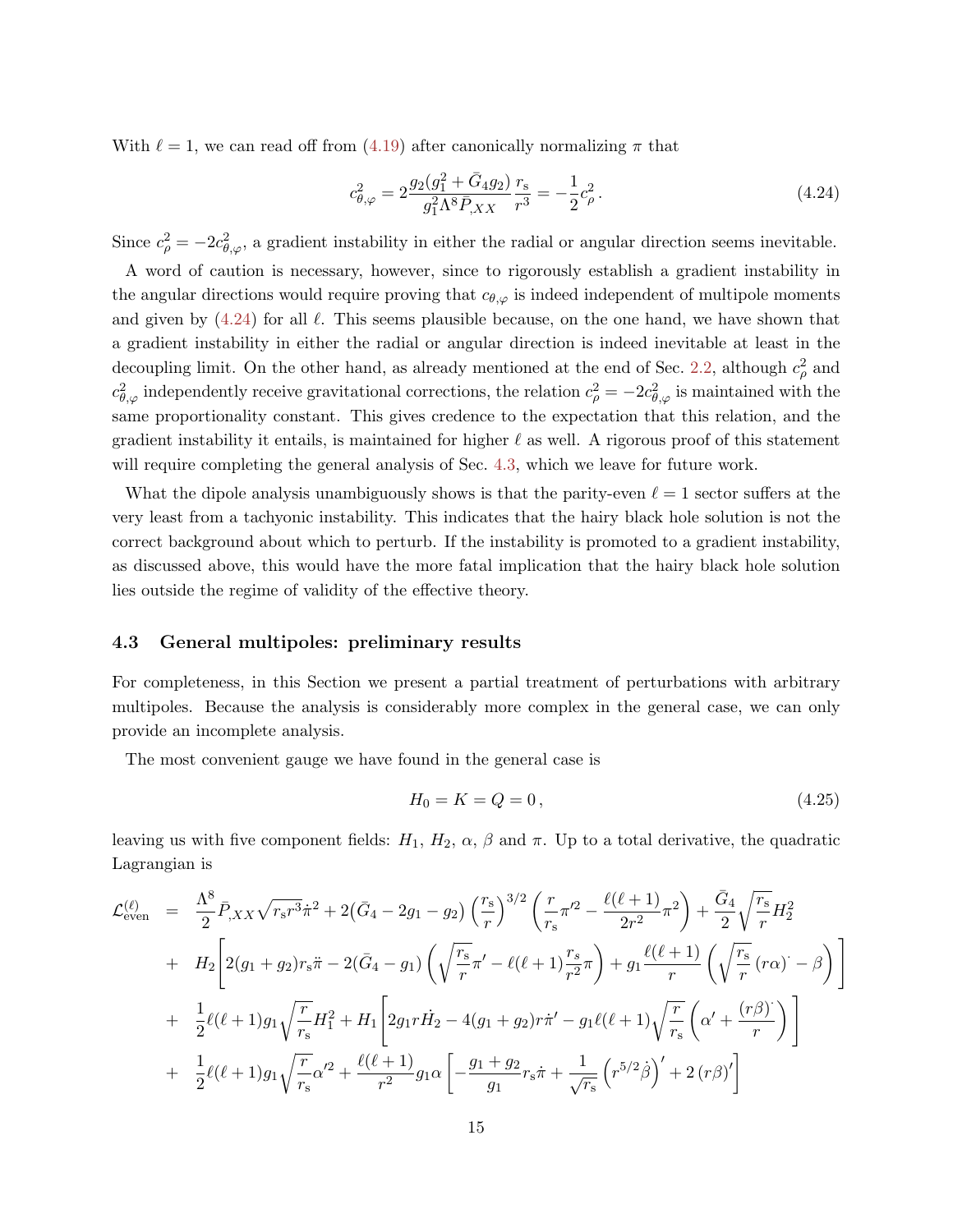+ 
$$
\frac{1}{2}g_1\sqrt{\frac{r}{r_s}}\dot{\beta}^2 + 2(\bar{G}_4 - g_1)\ell(\ell+1)\beta\left(\frac{\pi}{r}\right)',
$$
 (4.26)

where, as before, implicit  $(\ell, m)$  indices are summed over. Ignoring β, we see that this correctly matches the Lagrangians [\(4.6\)](#page-11-4) and [\(4.14\)](#page-12-3) with  $\ell = 0$  and  $\ell = 1$ , respectively. Once again  $H_1$  is non-dynamical, and its equation of motion fixes its value to

$$
H_1 = \frac{2}{\ell(\ell+1)} \sqrt{\frac{r_s}{r}} \left( -r\dot{H}_2 + 2\frac{g_1 + g_2}{g_1}r\dot{\pi}' \right) + \alpha' + \frac{(r\beta)^2}{r} \,. \tag{4.27}
$$

Substituting into  $(4.14)$  and integrating by parts,  $\alpha$  becomes a Lagrange multiplier, imposing the constraint

<span id="page-15-1"></span>
$$
r\dot{H}'_2 + \left(\frac{\ell(\ell+1)}{2} + 1\right)\sqrt{\frac{r_s}{r}}\dot{H}_2 + \frac{3}{4}\ell(\ell+1)\frac{r_s}{r^2}H_2 = \frac{\ell(\ell+1)}{2}\left(2\sqrt{\frac{r}{r_s}}\dot{\beta}' + \frac{3}{r}\dot{\beta} + \frac{\beta'}{r} + 3\frac{\sqrt{r_s}}{r^{5/2}}\beta\right) + \frac{g_1 + g_2}{g_1}\left(2\left(r\dot{\pi}'\right)' - \ell(\ell+1)\frac{r_s}{r^2}\dot{\pi}\right). \tag{4.28}
$$

Ignoring the  $\beta$  terms, this matches [\(4.16\)](#page-12-4) with  $\ell = 1$ .

On the face of it, [\(4.28\)](#page-15-1) is quite a complicated constraint. However, there exists a convenient field definition,

<span id="page-15-2"></span>
$$
\beta \equiv B + \frac{2r}{\ell(\ell+1)} \left( (rH_2)' - \frac{g_1 + g_2}{g_1} \sqrt{r_s r} \left( \frac{\chi}{r} \right)' \right) ;
$$
  
\n
$$
\pi = \chi - \frac{g_1}{g_1 + g_2} \sqrt{\frac{r^3}{r_s}} H_2 ,
$$
\n(4.29)

which removes all terms containing derivatives of  $H_2$ . The constraint is then solved by

$$
H_2 = -\frac{1}{3} \frac{g_1 + g_2}{g_1} \frac{\dot{\chi}}{r} + \frac{\ell(\ell+1)}{\ell(\ell+1) - 2} \frac{r}{r_s} \left( \frac{2}{3} \sqrt{\frac{r}{r_s}} \dot{B}' + \frac{\dot{B}}{r} + \frac{B'}{3r} + \frac{\sqrt{r_s}}{r^{5/2}} B \right).
$$
 (4.30)

Substitution into [\(4.29\)](#page-15-2) allows one to express  $\beta$  and  $\pi$  as linear combinations of  $\chi$ ,  $\dot{\chi}$ ,  $B$ ,  $B$  and their spatial derivatives, which therefore represents an invertible field redefinition.

Inserting all these quantities back into  $(4.26)$ , one obtains a Lagrangian density in terms of only two variables,  $\chi$  and B, albeit including higher time-derivative terms, such as  $\ddot{\chi}^2$  and  $\ddot{B}^2$ . Nevertheless this should only describe two physically-propagating degrees of freedom. Hence, we expect there ought to exist a suitable field redefinition, for instance involving a linear combination of  $\dot{B}'$ ,  $\dot{B}$ ,  $B$ ,  $\dot{\chi}$  and  $\chi$ , that would make this manifest. However this is technically challenging, and we have not been able to explicitly find the desired change of variables.

## <span id="page-15-0"></span>5 Discussion

General scalar tensor theories allow for a host of new approaches to the problems of modern cosmology. Perhaps the most fundamental theoretical constraint one can put on such theories is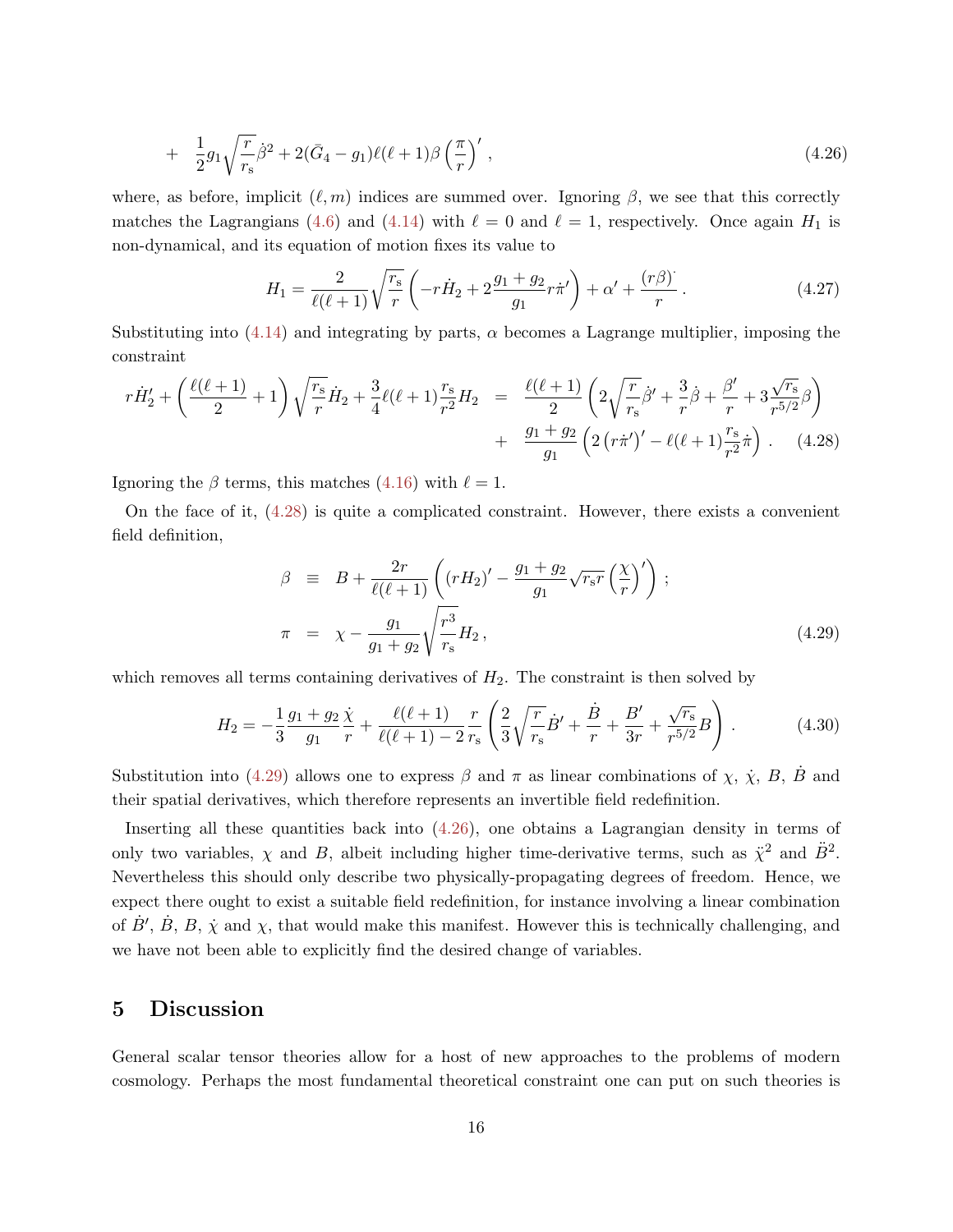that they be ghost-free, and the clearest way to guarantee this is to restrict to second-order equations of motion. The resulting models — Horndeski theories and their generalizations — admit a rich phenomenology in general, and have been exploited for applications to both the early and the late universe. A particularly interesting subclass of these theories that has proven to have interesting cosmological implications consists of shift-symmetric theories. These models admit solutions that break time-translation invariance in a simple and interesting way, and as a byproduct, they evade a number of established black hole theorems in the literature. Their hairy black hole solutions provide both an interesting playground for constraining these theories through observational tests, and the possibility of new theoretical problems that allow us to further shrink the space of allowable models.

In this paper, we have studied the stability of a class of such hairy black hole solutions, and have identified a fatal instability. Taken together with previous results, our analysis allows a strong statement, that non-trivial black hole solutions with  $\bar{X} = \text{constant} \neq 0$  in Horndeski theories are ruled out. These classical solutions are either unstable, or the effective field theory of perturbations around them is strongly coupled and cannot be trusted.

This result complements earlier studies [\[52\]](#page-24-1) of cosmological solutions and wormholes, especially of alternatives to inflation, in which other problems of Horndeski theories have been identified.

We can think of at least two ways in which the result in this paper might be evaded by changing some of our key assumptions. One possibility is that the types of time-dependent hairy solutions that we consider might be stable in so-called beyond Horndeski or DHOST theories. Another possibility would be to consider the Horndeski terms as a subset of the operators allowed in a full effective field theory treatment (see, for example, [\[53\]](#page-24-2)), and to search for an effective operator that stabilizes the perturbations. The effective field theory (EFT) for quasinormal modes of a spherically-symmetric space-time with a scalar field inheriting the symmetry of the space-time is derived in [\[26\]](#page-22-1). The essential point is that the scalar field is only a function of the radial coordinate r, such that one can choose a space-time slicing in which different constant values of  $\phi$ define the slicing in  $r$  (analogous to unitary gauge in the EFT of inflation). Thus, from the EFT it is not hard to identity the corresponding operators that stabilize the throat of a wormhole [\[54\]](#page-24-3), for example. However in the case we are considering, the presence of a time-dependent scalar makes for a much more complicated system.

In future work we will attempt to complete the analysis of Sec. [4.3](#page-14-0) for even-sector perturbations with arbitrary  $\ell$ . Furthermore, we will generalize our analysis to the case of asymptotically de Sitter and anti-de Sitter black hole solutions.

#### Acknowledgements

We thank Austin Joyce, Toshifumi Noumi, Enrico Trincherini, and especially Luca Santoni for useful discussions. This work is supported in part by US Department of Energy (HEP) Award DE-SC0013528. The work of J.K. and M.T. is also supported by NASA ATP grant 80NSSC18K0694, and by the Simons Foundation Origins of the Universe Initiative, grant number 658904.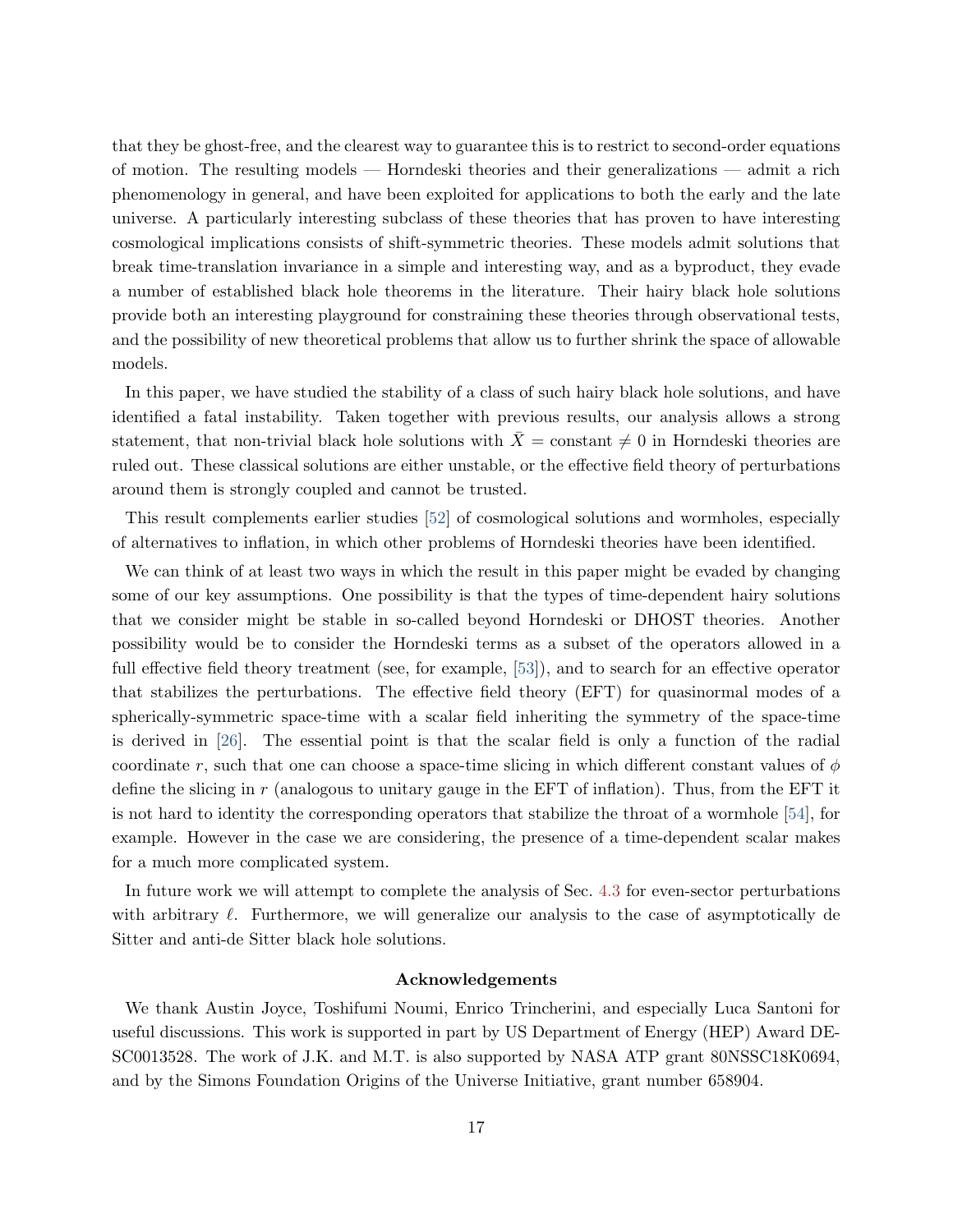# <span id="page-17-0"></span>A Lemaître coordinates for static, spherically-symmetric spacetimes

Lemaître-type coordinate systems are examples of synchronous coordinate systems, in the sense that the global time of the metric matches the comoving time  $\tau$  of the observer:

$$
g_{\tau\tau} = -1.\tag{A.1}
$$

We start from the fact that, in general, a static, spherically-symmetric space-time can be written in Schwarzschild-type coordinates as

$$
ds^{2} = -f(r)dt^{2} + \frac{dr^{2}}{g(r)} + r^{2}d\Omega^{2}.
$$
 (A.2)

Lemaître-type coordinates for this metric are then given by

$$
ds^{2} = -d\tau^{2} + (1 - f(r))d\rho^{2} + r^{2}d\Omega^{2}, \qquad (A.3)
$$

with

$$
d\tau = dt + \sqrt{\frac{1 - f(r)}{f(r)g(r)}} dr; \qquad d\rho = dt + \frac{1}{\sqrt{(1 - f(r))f(r)g(r)}} dr.
$$
 (A.4)

As a special case, the Schwarzschild metric, with  $f(r) = g(r) = 1 - \frac{r_s}{r}$ , becomes in Lemaître coordinates

$$
ds^{2} = -d\tau^{2} + \frac{r_{s}}{r}d\rho^{2} + r^{2}d\Omega_{2}^{2},
$$
\n(A.5)

with

$$
d\tau = dt + \frac{\sqrt{r_s r}}{r - r_s} dr; \qquad d\rho = dt + \sqrt{\frac{r^3}{r_s}} \frac{1}{r - r_s} dr.
$$
 (A.6)

These integrate to

<span id="page-17-1"></span>
$$
\tau = t + 2\sqrt{rr_s} + r_s \ln \left| \frac{\sqrt{r} - \sqrt{r_s}}{\sqrt{r} + \sqrt{r_s}} \right| ; \qquad \rho = \tau + \frac{2}{3}r_s \left(\frac{r}{r_s}\right)^{3/2}, \qquad (A.7)
$$

which imply

$$
r = \left[\frac{3}{2}(\rho - \tau)\right]^{2/3} r_s^{1/3}.
$$
 (A.8)

Trajectories of constant  $\rho$  are time-like geodesics, freely-falling into the black hole and ultimately hitting the singularity at  $\rho - \tau = 0$ . Note also that the Lemaître coordinates cover half of the maximally-extended Schwarzschild black hole region (the "in-going" regions I and II) [\[35\]](#page-22-4).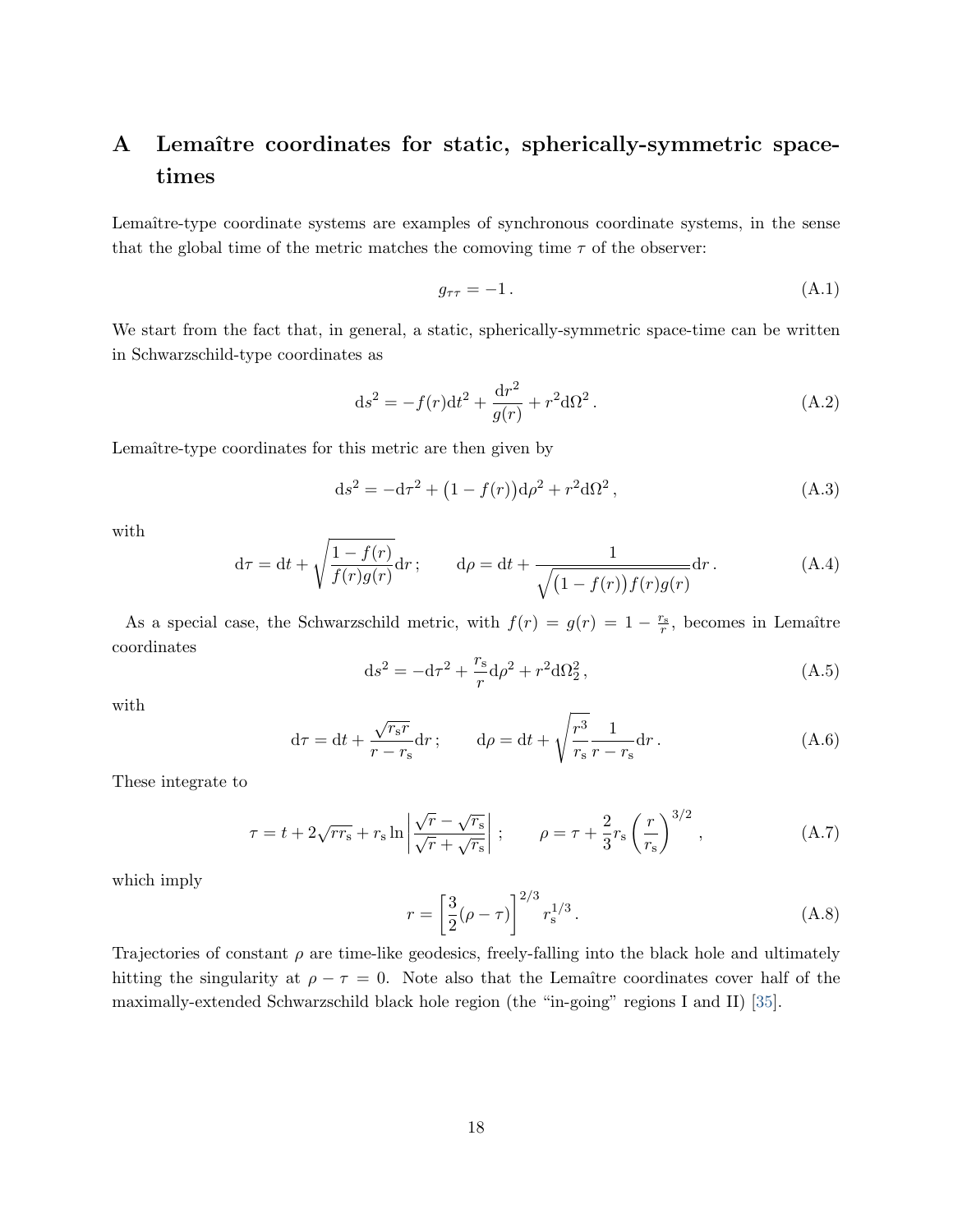### <span id="page-18-0"></span>B Scalar-vector-tensor spherical harmonics

The building blocks of the scalar-vector-tensor (SVT) decomposition on the two-sphere are the familiar scalar spherical harmonics,  $Y_{\ell}^{m}(\theta, \varphi)$ , assumed to be real-valued. They are defined as usual as eigenfunctions of the angular Laplacian,

$$
g^{AB}\nabla_A\nabla_B Y_\ell^m(\theta,\varphi) = -\ell(\ell+1)Y_\ell^m(\theta,\varphi)\,,\tag{B.1}
$$

where  $g_{AB}$  and  $\nabla_A$  are respectively the metric and covariant derivative on the two-sphere, with A, B indices denoting angular coordinates  $\theta$  and  $\varphi$ . The spherical harmonic  $Y_{\ell}^{m}(\theta, \varphi)$  has parity eigenvalue  $(-1)^{\ell}$ , and the spherical harmonics satisfy the orthonormality relation:

<span id="page-18-1"></span>
$$
\int d\Omega Y_{\ell}^{m}(\theta,\varphi)Y_{\ell'}^{m'}(\theta,\varphi) = \delta_{mm'}\delta_{\ell\ell'}.
$$
\n(B.2)

Vector and tensor spherical harmonics can be expressed as derivatives of the scalar harmonics  $Y_{\ell}^m$ . Our conventions are those of [\[48\]](#page-23-9). Vector spherical harmonics can be decomposed into components of opposite parity,

$$
Y_A{}^m_\ell(\theta,\varphi) = \nabla_A Y^m_\ell(\theta,\varphi) ; \qquad X_A{}^m_\ell(\theta,\varphi) = \epsilon_A{}^B \nabla_B Y^m_\ell(\theta,\varphi) , \qquad (B.3)
$$

with parity  $(-1)^{\ell}$  and  $(-1)^{\ell+1}$ , respectively. It is customary in the literature to refer to  $Y_{A\ell}^{\ m}$ 's as even (or electric-type) vector harmonics, and  $X_A^{\mu}$  as odd (or magnetic-type) vector harmonics. The orthonormality condition [\(B.2\)](#page-18-1) implies

$$
\int d\Omega g^{AB} Y_A \ell^m Y_B \ell^m' = \ell(\ell+1) \delta_{mm'} \delta_{\ell\ell'} ;
$$
  

$$
\int d\Omega g^{AB} X_A \ell^m X_B \ell^m' = \ell(\ell+1) \delta_{mm'} \delta_{\ell\ell'} ;
$$
  

$$
\int d\Omega g^{AB} X_A \ell^m Y_B \ell^m' = 0.
$$
 (B.4)

Similarly, tensor spherical harmonics decompose into components of opposite parity,

$$
Y_{AB\ell}^{m}(\theta,\varphi) = \left(\nabla_A \nabla_B + \frac{1}{2}\ell(\ell+1)g_{AB}\right) Y_{\ell}^{m}(\theta,\varphi);
$$
  
\n
$$
X_{AB\ell}^{m}(\theta,\varphi) = \epsilon_{(A}^{C} \nabla_{B)} \nabla_C Y_{\ell}^{m}(\theta,\varphi),
$$
\n(B.5)

with respective parity of  $(-1)^{\ell}$  and  $(-1)^{\ell+1}$ . As with vector harmonics, we refer to  $Y_{AB\ell}^m$  as even (or electric-type) tensor harmonics, and  $X_{AB} \ell^m$  as odd (or magnetic-type) tensor harmonics. The orthonormality relation  $(B.2)$  in this case implies

$$
\int d\Omega g^{AC} g^{BD} Y_{AB \ell}{}^{m} Y_{CD \ell'}{}^{m'} = \frac{1}{2} (\ell - 1) \ell (\ell + 1) (\ell + 2) \delta_{mm'} \delta_{\ell \ell'} ;
$$
\n
$$
\int d\Omega g^{AC} g^{BD} X_{AB \ell}{}^{m} X_{CD \ell'}{}^{m'} = \frac{1}{2} (\ell - 1) \ell (\ell + 1) (\ell + 2) \delta_{mm'} \delta_{\ell \ell'} ;
$$
\n
$$
\int d\Omega g^{AC} g^{BD} X_{AB \ell}{}^{m} Y_{CD \ell'}{}^{m'} = 0.
$$
\n(B.6)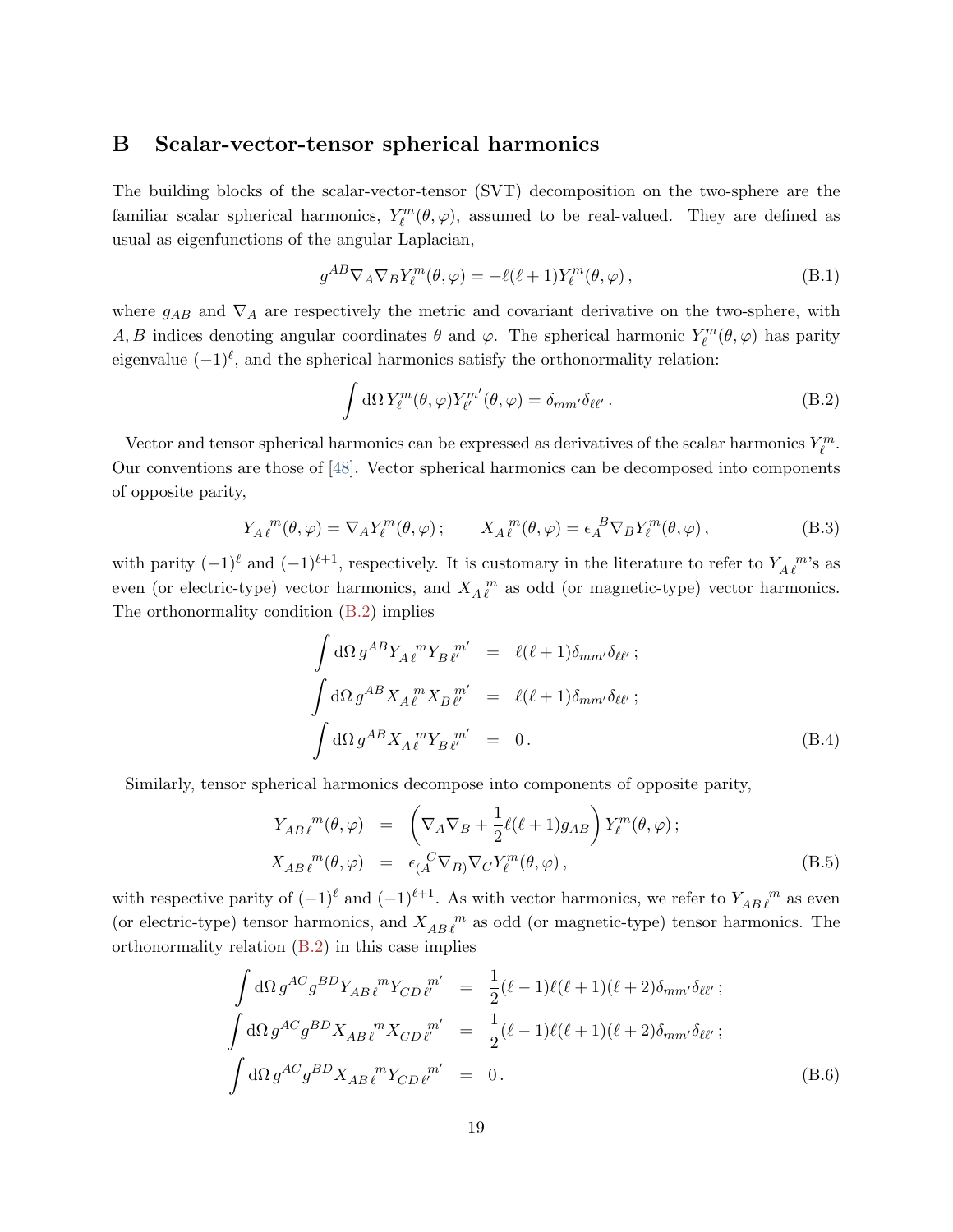# <span id="page-19-0"></span>C Contributions to the equations of motion from  $\mathcal{L}_3$  and  $\mathcal{L}_5$

In this Appendix we collect the remaining terms in the scalar equation of motion and Einstein's field equations for the shift-symmetric Horndeski theory [\(2.1\)](#page-2-1) discussed in Sec. [2.1.](#page-4-0)

The scalar field equation of motion is given by

$$
\mathcal{E}_2^{\phi} + \mathcal{E}_3^{\phi} + \mathcal{E}_4^{\phi} + \mathcal{E}_5^{\phi} = 0.
$$
 (C.1)

with  $\mathcal{E}_i^{\phi}$  $\psi_i^{\phi}$  and  $T_{i\mu\nu}$  derived from the corresponding  $\mathcal{L}_i$  in [\(2.2\)](#page-2-2). The contributions  $\mathcal{E}_2^{\phi}$  $\frac{\phi}{2}$  and  $\mathcal{E}_4^{\phi}$  $a_4^{\varphi}$  are given in [\(2.8\)](#page-4-1). The explicit expressions for  $\mathcal{E}_3^{\phi}$  $\frac{\phi}{3}$  and  $\mathcal{E}_5^{\phi}$  $\frac{\varphi}{5}$  are

$$
\mathcal{E}_{3}^{\phi} = \nabla_{\mu} \Big( G_{3,X} \big( \Box \phi \nabla^{\mu} \phi + \nabla^{\mu} X \big) \Big);
$$
\n
$$
\mathcal{E}_{5}^{\phi} = \nabla_{\mu} \Big( -6G_{5,X} \big( G^{\mu\nu} \nabla_{\nu} X + G^{\rho\sigma} \phi_{\rho\sigma} \nabla^{\mu} \phi \big) + G_{5,XX} \Big( (\Box \phi)^{3} - 3 \Box \phi \phi_{\rho\sigma} \phi^{\rho\sigma} + 2 \phi_{\alpha}{}^{\sigma} \phi_{\sigma}{}^{\rho} \phi_{\rho}{}^{\alpha} \Big) \nabla^{\mu} \phi
$$
\n
$$
+ \nabla_{\nu} \Big( G_{5,X} \big[ 3(\Box \phi)^{2} g^{\mu\nu} - 3 \phi_{\rho\sigma} \phi^{\rho\sigma} g^{\mu\nu} - 6 \Box \phi \phi^{\mu\nu} + 6 \phi^{\mu}{}_{\rho} \phi^{\rho\nu} \big] \Big) \Bigg). \tag{C.2}
$$

For our black hole background, the Einstein field equations for the metric tensor require the vanishing of the total stress-energy tensor:

$$
T_{2\mu\nu} + T_{3\mu\nu} + T_{4\mu\nu} + T_{5\mu\nu} = 0.
$$
 (C.3)

The contributions  $T_{2\mu\nu}$  and  $T_{4\mu\nu}$  are given in [\(2.9\)](#page-4-2). The explicit expressions for  $T_{3\mu\nu}$  and  $T_{5\mu\nu}$  are

$$
T_{3\mu\nu} = G_{3,X} (\Box \phi \nabla_{\mu} \phi \nabla_{\nu} \phi - g_{\mu\nu} \nabla_{\rho} \phi \nabla^{\rho} X + 2 \nabla_{(\mu} \phi \nabla_{\nu)} X);
$$
\n(C.4)  
\n
$$
T_{5,\mu\nu} = \begin{cases} G_{5,X} (R_{\rho\sigma} [6 \nabla^{\rho} \phi \nabla^{\sigma} \phi \Box \phi + 12 \nabla^{\rho} \phi \nabla^{\sigma} X] - 3R \nabla_{\rho} \phi \nabla^{\rho} X - 6R_{\alpha\beta\rho\sigma} \nabla^{\alpha} \phi \nabla^{\rho} \phi^{\beta\sigma} \\ - 2 [(\Box \phi)^3 - 3 \Box \phi \phi_{\rho\sigma} \phi^{\rho\sigma} + 2 \phi_{\alpha}^{\sigma} \phi_{\sigma}^{\rho} \phi_{\rho}^{\alpha}] \end{cases})
$$
\n
$$
+ G_{5,XX} (6 \phi_{\rho\sigma} \nabla^{\rho} X \nabla^{\sigma} X - 6 \Box \phi \nabla_{\rho} X \nabla_{\rho} X - 3 [(\Box \phi)^2 - \phi_{\rho\sigma} \phi^{\rho\sigma}] \nabla_{\alpha} \phi \nabla^{\alpha} X] \end{cases})_{\mu\nu}
$$
\n
$$
+ \begin{pmatrix} G_{5,XX} [(\Box \phi)^3 - 3 \Box \phi \phi_{\rho\sigma} \phi^{\rho\sigma} + 2 \phi_{\alpha}^{\sigma} \phi_{\sigma}^{\rho} \phi_{\rho}^{\alpha}] - 6G_{5,X} G_{\rho\sigma} \phi^{\rho\sigma} \end{pmatrix} \nabla_{\mu} \phi \nabla_{\nu} \phi
$$
\n
$$
+ 6G_{5,XX} \Box \phi \nabla_{\mu} X \nabla_{\nu} X + \begin{pmatrix} 6G_{5,X}R + 6G_{5,XX} [(\Box \phi)^2 - \phi_{\rho\sigma} \phi^{\rho\sigma}] \end{pmatrix} \nabla_{(\mu} \phi \nabla_{\nu}) X
$$
\n
$$
+ 6 \begin{pmatrix} G_{5,X} [(\Box \phi)^2 - \phi_{\rho\sigma} \phi^{\rho\sigma} - R_{\rho\sigma} \nabla^{\rho} \
$$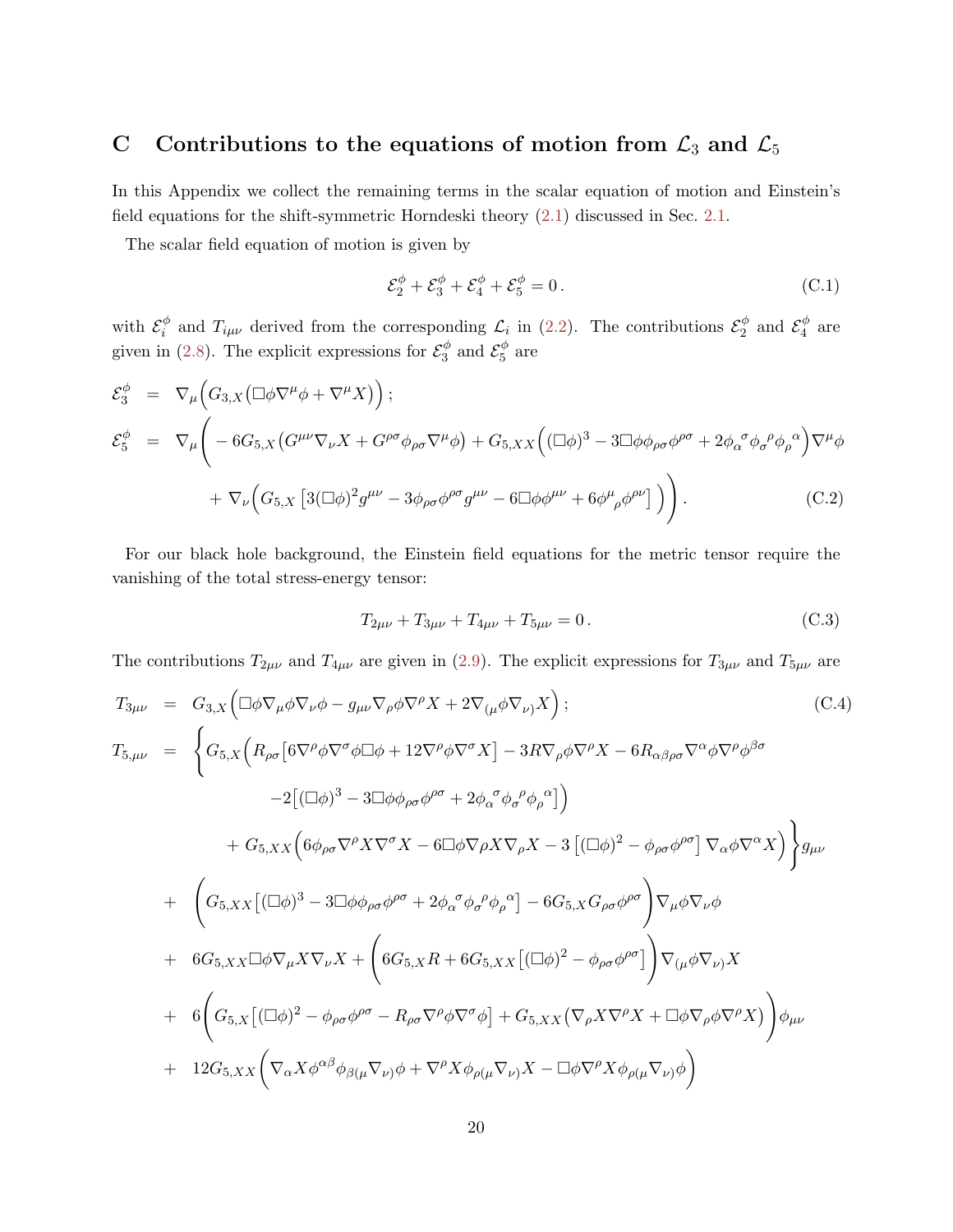$$
- \left(12G_{5,X}\Box\phi + 6G_{5,XX}\nabla_{\rho}\phi\nabla^{\rho}X\right)\phi_{\mu}^{\ \rho}\phi_{\rho\nu} + 12G_{5,X}\phi_{\alpha\beta}\phi^{\beta}_{\ \mu}\phi^{\alpha}_{\ \nu}
$$
  
- 6G<sub>5,X</sub> $\left(2(\Box\phi\nabla^{\rho}\phi + \nabla^{\rho}X)R_{\rho(\mu}\nabla_{\nu)}\phi - 2R_{\rho\sigma}\nabla^{\rho}\phi^{\sigma}_{(\mu}\nabla_{\nu)}\phi + 2\nabla^{\rho}R_{\rho(\mu}\nabla_{\nu)}X - \nabla_{\rho}\phi\nabla^{\rho}XR_{\mu\nu}\right)$   
+ 2 $\nabla_{\alpha}\phi\phi^{\rho\sigma}R^{\alpha}_{\ \rho\sigma(\mu}\nabla_{\nu)}\phi - R_{\rho(\mu\nu)\sigma}\nabla^{\rho}\phi(\Box\phi\nabla^{\sigma}\phi + 2\nabla^{\sigma}X) - 2\nabla^{\rho}\phi\nabla^{\alpha}\phi R_{\alpha\sigma\rho(\mu}\phi^{\sigma}_{\ \nu)}\right).$   
(C.5)

## References

- <span id="page-20-0"></span>[1] LIGO Scientific, Virgo Collaboration, B. Abbott et al., "Binary Black Hole Mergers in the first Advanced LIGO Observing Run," Phys. Rev. X 6 [\(2016\) no. 4, 041015,](http://dx.doi.org/10.1103/PhysRevX.6.041015) [arXiv:1606.04856 \[gr-qc\]](http://arxiv.org/abs/1606.04856). [Erratum: Phys.Rev.X 8, 039903 (2018)].
- <span id="page-20-1"></span>[2] Event Horizon Telescope Collaboration, K. Akiyama et al., "First M87 Event Horizon Telescope Results. I. The Shadow of the Supermassive Black Hole," [Astrophys. J.](http://dx.doi.org/10.3847/2041-8213/ab0ec7) 875 (2019) [no. 1, L1,](http://dx.doi.org/10.3847/2041-8213/ab0ec7) [arXiv:1906.11238 \[astro-ph.GA\]](http://arxiv.org/abs/1906.11238).
- <span id="page-20-2"></span>[3] E. Berti, V. Cardoso, and A. O. Starinets, "Quasinormal modes of black holes and black branes," [Class. Quant. Grav.](http://dx.doi.org/10.1088/0264-9381/26/16/163001) 26 (2009) 163001, [arXiv:0905.2975 \[gr-qc\]](http://arxiv.org/abs/0905.2975).
- <span id="page-20-3"></span>[4] R. P. Woodard, "Ostrogradsky's theorem on Hamiltonian instability," [Scholarpedia](http://dx.doi.org/10.4249/scholarpedia.32243) 10 [\(2015\) no. 8, 32243,](http://dx.doi.org/10.4249/scholarpedia.32243) [arXiv:1506.02210 \[hep-th\]](http://arxiv.org/abs/1506.02210).
- <span id="page-20-4"></span>[5] G. W. Horndeski, "Second-order scalar-tensor field equations in a four-dimensional space," [Int. J. Theor. Phys.](http://dx.doi.org/10.1007/BF01807638) 10 (1974) 363–384.
- <span id="page-20-5"></span>[6] C. Deffayet, S. Deser, and G. Esposito-Farese, "Generalized Galileons: All scalar models whose curved background extensions maintain second-order field equations and stress-tensors," Phys. Rev. D 80 [\(2009\) 064015,](http://dx.doi.org/10.1103/PhysRevD.80.064015) [arXiv:0906.1967 \[gr-qc\]](http://arxiv.org/abs/0906.1967).
- [7] C. Deffayet, X. Gao, D. Steer, and G. Zahariade, "From k-essence to generalised Galileons," Phys. Rev. D 84 [\(2011\) 064039,](http://dx.doi.org/10.1103/PhysRevD.84.064039) [arXiv:1103.3260 \[hep-th\]](http://arxiv.org/abs/1103.3260).
- <span id="page-20-6"></span>[8] T. Kobayashi, M. Yamaguchi, and J. Yokoyama, "Generalized G-inflation: Inflation with the most general second-order field equations," [Prog. Theor. Phys.](http://dx.doi.org/10.1143/PTP.126.511) 126 (2011) 511–529, [arXiv:1105.5723 \[hep-th\]](http://arxiv.org/abs/1105.5723).
- <span id="page-20-7"></span>[9] J. Gleyzes, D. Langlois, F. Piazza, and F. Vernizzi, "Healthy theories beyond Horndeski," Phys. Rev. Lett. 114 [\(2015\) no. 21, 211101,](http://dx.doi.org/10.1103/PhysRevLett.114.211101) [arXiv:1404.6495 \[hep-th\]](http://arxiv.org/abs/1404.6495).
- <span id="page-20-8"></span>[10] D. Langlois and K. Noui, "Degenerate higher derivative theories beyond Horndeski: evading the Ostrogradski instability," JCAP 02 [\(2016\) 034,](http://dx.doi.org/10.1088/1475-7516/2016/02/034) [arXiv:1510.06930 \[gr-qc\]](http://arxiv.org/abs/1510.06930).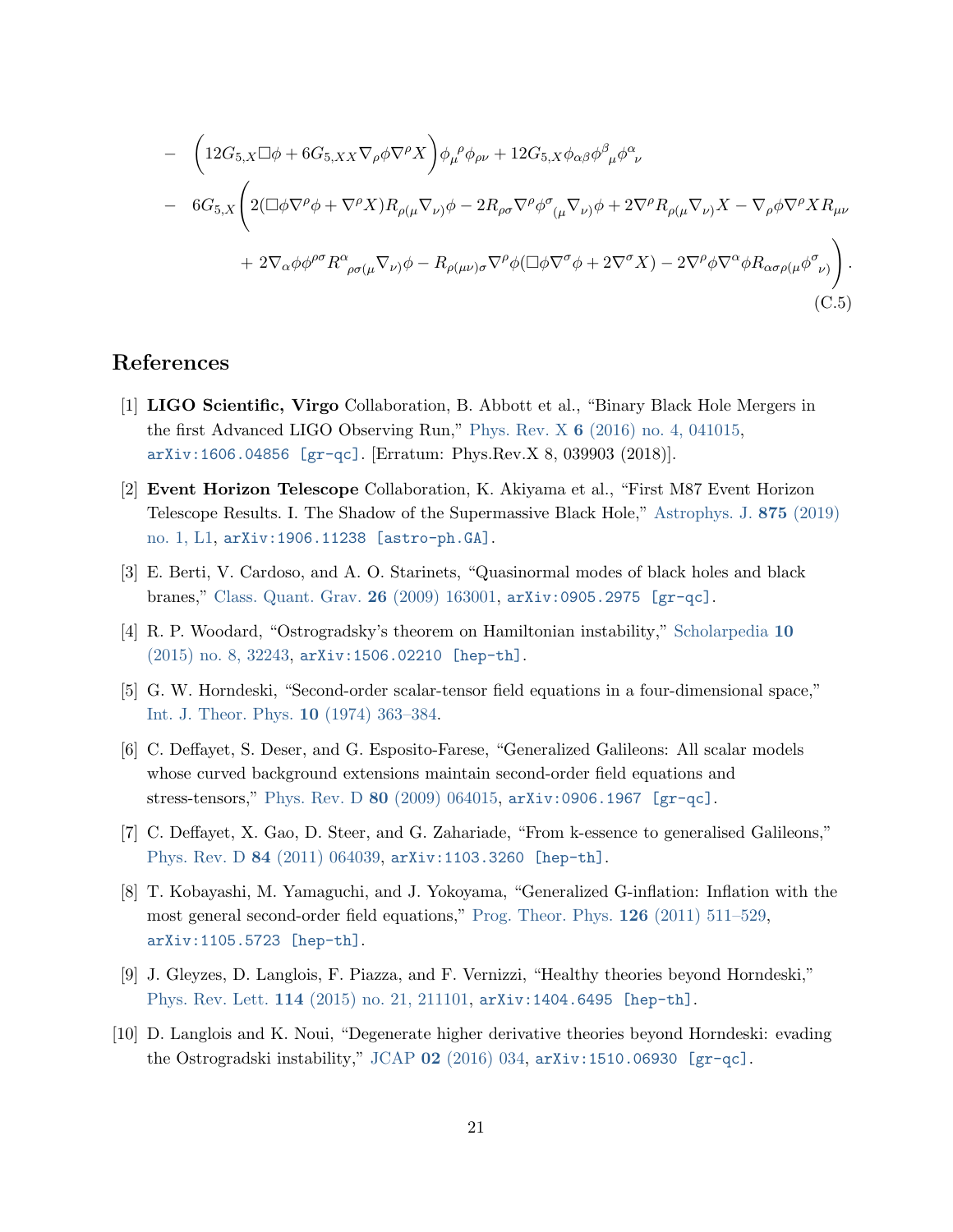- [11] M. Crisostomi, K. Koyama, and G. Tasinato, "Extended Scalar-Tensor Theories of Gravity," JCAP 04 [\(2016\) 044,](http://dx.doi.org/10.1088/1475-7516/2016/04/044) [arXiv:1602.03119 \[hep-th\]](http://arxiv.org/abs/1602.03119).
- [12] J. Ben Achour, M. Crisostomi, K. Koyama, D. Langlois, K. Noui, and G. Tasinato, "Degenerate higher order scalar-tensor theories beyond Horndeski up to cubic order," [JHEP](http://dx.doi.org/10.1007/JHEP12(2016)100) 12 [\(2016\) 100,](http://dx.doi.org/10.1007/JHEP12(2016)100) [arXiv:1608.08135 \[hep-th\]](http://arxiv.org/abs/1608.08135).
- [13] K. Takahashi and T. Kobayashi, "Extended mimetic gravity: Hamiltonian analysis and gradient instabilities," JCAP 11 [\(2017\) 038,](http://dx.doi.org/10.1088/1475-7516/2017/11/038) [arXiv:1708.02951 \[gr-qc\]](http://arxiv.org/abs/1708.02951).
- <span id="page-21-0"></span>[14] D. Langlois, M. Mancarella, K. Noui, and F. Vernizzi, "Mimetic gravity as DHOST theories," JCAP 02 [\(2019\) 036,](http://dx.doi.org/10.1088/1475-7516/2019/02/036) [arXiv:1802.03394 \[gr-qc\]](http://arxiv.org/abs/1802.03394).
- <span id="page-21-1"></span>[15] T. P. Sotiriou and S.-Y. Zhou, "Black hole hair in generalized scalar-tensor gravity," [Phys.](http://dx.doi.org/10.1103/PhysRevLett.112.251102) Rev. Lett. 112 [\(2014\) 251102,](http://dx.doi.org/10.1103/PhysRevLett.112.251102) [arXiv:1312.3622 \[gr-qc\]](http://arxiv.org/abs/1312.3622).
- [16] T. P. Sotiriou and S.-Y. Zhou, "Black hole hair in generalized scalar-tensor gravity: An explicit example," Phys. Rev. D  $90$  [\(2014\) 124063,](http://dx.doi.org/10.1103/PhysRevD.90.124063)  $arXiv:1408.1698$  [gr-qc].
- [17] E. Babichev, C. Charmousis, and A. Lehbel, "Black holes and stars in Horndeski theory," Class. Quant. Grav. 33 [\(2016\) no. 15, 154002,](http://dx.doi.org/10.1088/0264-9381/33/15/154002) [arXiv:1604.06402 \[gr-qc\]](http://arxiv.org/abs/1604.06402).
- [18] R. Benkel, T. P. Sotiriou, and H. Witek, "Black hole hair formation in shift-symmetric generalised scalar-tensor gravity," Class. Quant. Grav. 34 [\(2017\) no. 6, 064001,](http://dx.doi.org/10.1088/1361-6382/aa5ce7) [arXiv:1610.09168 \[gr-qc\]](http://arxiv.org/abs/1610.09168).
- [19] E. Babichev, C. Charmousis, and A. Lehbel, "Asymptotically flat black holes in Horndeski theory and beyond," JCAP 04 [\(2017\) 027,](http://dx.doi.org/10.1088/1475-7516/2017/04/027) [arXiv:1702.01938 \[gr-qc\]](http://arxiv.org/abs/1702.01938).
- [20] A. Lehbel, E. Babichev, and C. Charmousis, "A no-hair theorem for stars in Horndeski theories," JCAP 07 [\(2017\) 037,](http://dx.doi.org/10.1088/1475-7516/2017/07/037) [arXiv:1706.04989 \[gr-qc\]](http://arxiv.org/abs/1706.04989).
- [21] M. Minamitsuji and H. Motohashi, "Stealth Schwarzschild solution in shift symmetry breaking theories," Phys. Rev. D 98 [\(2018\) no. 8, 084027,](http://dx.doi.org/10.1103/PhysRevD.98.084027) [arXiv:1809.06611 \[gr-qc\]](http://arxiv.org/abs/1809.06611).
- [22] J. Ben Achour, H. Liu, and S. Mukohyama, "Hairy black holes in DHOST theories: Exploring disformal transformation as a solution-generating method," JCAP 02 [\(2020\) 023,](http://dx.doi.org/10.1088/1475-7516/2020/02/023) [arXiv:1910.11017 \[gr-qc\]](http://arxiv.org/abs/1910.11017).
- <span id="page-21-2"></span>[23] M. Minamitsuji and J. Edholm, "Black holes with a nonconstant kinetic term in degenerate higher-order scalar tensor theories," Phys. Rev. D 101 [\(2020\) no. 4, 044034,](http://dx.doi.org/10.1103/PhysRevD.101.044034) [arXiv:1912.01744 \[gr-qc\]](http://arxiv.org/abs/1912.01744).
- <span id="page-21-3"></span>[24] T. Kobayashi, H. Motohashi, and T. Suyama, "Black hole perturbation in the most general scalar-tensor theory with second-order field equations I: the odd-parity sector," [Phys. Rev. D](http://dx.doi.org/10.1103/PhysRevD.85.084025) 85 [\(2012\) 084025,](http://dx.doi.org/10.1103/PhysRevD.85.084025) [arXiv:1202.4893 \[gr-qc\]](http://arxiv.org/abs/1202.4893). [Erratum: Phys.Rev.D 96, 109903 (2017)].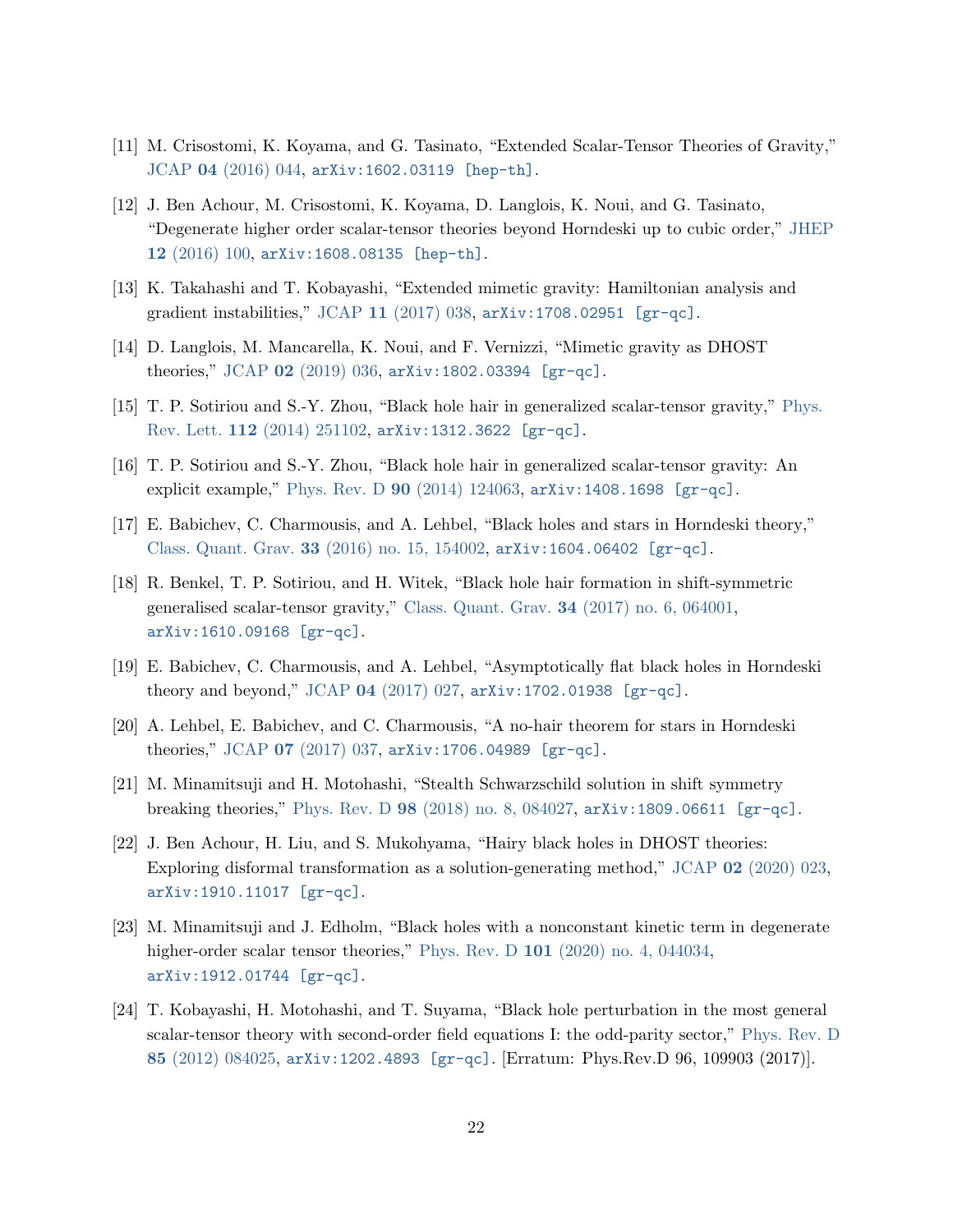- <span id="page-22-0"></span>[25] T. Kobayashi, H. Motohashi, and T. Suyama, "Black hole perturbation in the most general scalar-tensor theory with second-order field equations II: the even-parity sector," [Phys. Rev.](http://dx.doi.org/10.1103/PhysRevD.89.084042) D 89 [\(2014\) no. 8, 084042,](http://dx.doi.org/10.1103/PhysRevD.89.084042) [arXiv:1402.6740 \[gr-qc\]](http://arxiv.org/abs/1402.6740).
- <span id="page-22-1"></span>[26] G. Franciolini, L. Hui, R. Penco, L. Santoni, and E. Trincherini, "Effective Field Theory of Black Hole Quasinormal Modes in Scalar-Tensor Theories," JHEP 02 [\(2019\) 127,](http://dx.doi.org/10.1007/JHEP02(2019)127) [arXiv:1810.07706 \[hep-th\]](http://arxiv.org/abs/1810.07706).
- <span id="page-22-2"></span>[27] E. Babichev and C. Charmousis, "Dressing a black hole with a time-dependent Galileon," JHEP 08 [\(2014\) 106,](http://dx.doi.org/10.1007/JHEP08(2014)106) [arXiv:1312.3204 \[gr-qc\]](http://arxiv.org/abs/1312.3204).
- [28] T. Kobayashi and N. Tanahashi, "Exact black hole solutions in shift symmetric scalar–tensor theories," PTEP 2014 [\(2014\) 073E02,](http://dx.doi.org/10.1093/ptep/ptu096) [arXiv:1403.4364 \[gr-qc\]](http://arxiv.org/abs/1403.4364).
- [29] E. Babichev and G. Esposito-Farese, "Cosmological self-tuning and local solutions in generalized Horndeski theories," Phys. Rev. D 95 [\(2017\) no. 2, 024020,](http://dx.doi.org/10.1103/PhysRevD.95.024020) [arXiv:1609.09798](http://arxiv.org/abs/1609.09798) [\[gr-qc\]](http://arxiv.org/abs/1609.09798).
- <span id="page-22-7"></span>[30] E. Babichev, C. Charmousis, G. Esposito-Farse, and A. Lehbel, "Stability of Black Holes and the Speed of Gravitational Waves within Self-Tuning Cosmological Models," [Phys. Rev. Lett.](http://dx.doi.org/10.1103/PhysRevLett.120.241101) 120 [\(2018\) no. 24, 241101,](http://dx.doi.org/10.1103/PhysRevLett.120.241101) [arXiv:1712.04398 \[gr-qc\]](http://arxiv.org/abs/1712.04398).
- <span id="page-22-8"></span>[31] J. Ben Achour and H. Liu, "Hairy Schwarzschild-(A)dS black hole solutions in degenerate higher order scalar-tensor theories beyond shift symmetry," [Phys. Rev. D](http://dx.doi.org/10.1103/PhysRevD.99.064042) 99 (2019) no. 6, [064042,](http://dx.doi.org/10.1103/PhysRevD.99.064042) [arXiv:1811.05369 \[gr-qc\]](http://arxiv.org/abs/1811.05369).
- <span id="page-22-9"></span>[32] H. Motohashi and M. Minamitsuji, "Exact black hole solutions in shift-symmetric quadratic degenerate higher-order scalar-tensor theories," Phys. Rev. D 99 [\(2019\) no. 6, 064040,](http://dx.doi.org/10.1103/PhysRevD.99.064040) [arXiv:1901.04658 \[gr-qc\]](http://arxiv.org/abs/1901.04658).
- <span id="page-22-10"></span>[33] K. Takahashi, H. Motohashi, and M. Minamitsuji, "Linear stability analysis of hairy black holes in quadratic degenerate higher-order scalar-tensor theories: Odd-parity perturbations," Phys. Rev. D 100 [\(2019\) no. 2, 024041,](http://dx.doi.org/10.1103/PhysRevD.100.024041) [arXiv:1904.03554 \[gr-qc\]](http://arxiv.org/abs/1904.03554).
- <span id="page-22-3"></span>[34] M. Minamitsuji and J. Edholm, "Black hole solutions in shift-symmetric degenerate higher-order scalar-tensor theories," Phys. Rev. D 100 [\(2019\) no. 4, 044053,](http://dx.doi.org/10.1103/PhysRevD.100.044053) [arXiv:1907.02072 \[gr-qc\]](http://arxiv.org/abs/1907.02072).
- <span id="page-22-4"></span>[35] S. Mukohyama, "Black holes in the ghost condensate," Phys. Rev. D 71 [\(2005\) 104019,](http://dx.doi.org/10.1103/PhysRevD.71.104019) [arXiv:hep-th/0502189](http://arxiv.org/abs/hep-th/0502189).
- <span id="page-22-5"></span>[36] N. Arkani-Hamed, P. Creminelli, S. Mukohyama, and M. Zaldarriaga, "Ghost inflation," JCAP 04 [\(2004\) 001,](http://dx.doi.org/10.1088/1475-7516/2004/04/001) [arXiv:hep-th/0312100](http://arxiv.org/abs/hep-th/0312100).
- <span id="page-22-6"></span>[37] L. Hui and A. Nicolis, "No-Hair Theorem for the Galileon," [Phys. Rev. Lett.](http://dx.doi.org/10.1103/PhysRevLett.110.241104) 110 (2013) [241104,](http://dx.doi.org/10.1103/PhysRevLett.110.241104) [arXiv:1202.1296 \[hep-th\]](http://arxiv.org/abs/1202.1296).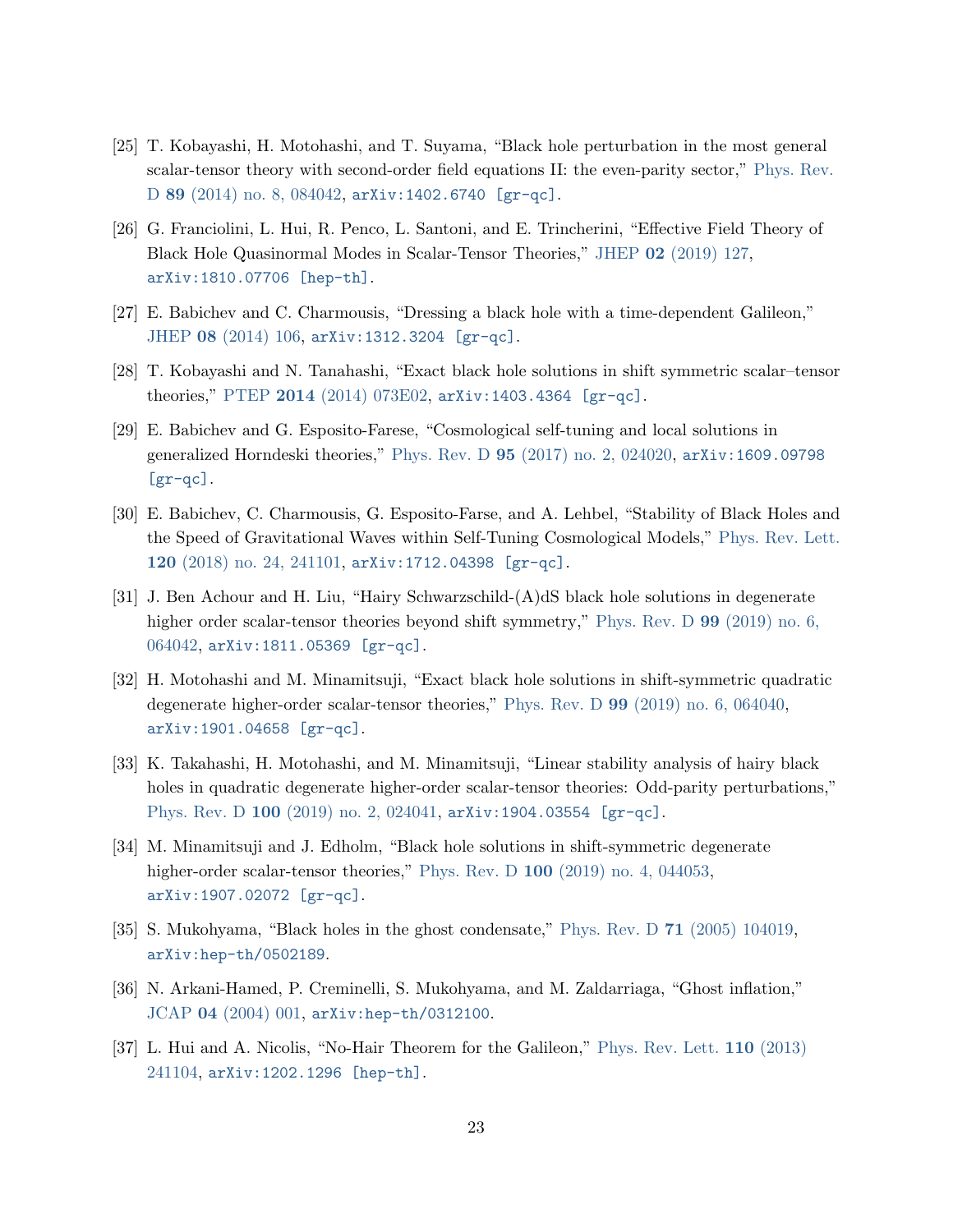- <span id="page-23-0"></span>[38] H. Ogawa, T. Kobayashi, and T. Suyama, "Instability of hairy black holes in shift-symmetric Horndeski theories," Phys. Rev. D 93 [\(2016\) no. 6, 064078,](http://dx.doi.org/10.1103/PhysRevD.93.064078) [arXiv:1510.07400 \[gr-qc\]](http://arxiv.org/abs/1510.07400).
- [39] E. Babichev, C. Charmousis, G. Esposito-Farse, and A. Lehbel, "Hamiltonian unboundedness vs stability with an application to Horndeski theory," [Phys. Rev. D](http://dx.doi.org/10.1103/PhysRevD.98.104050) 98 [\(2018\) no. 10, 104050,](http://dx.doi.org/10.1103/PhysRevD.98.104050) [arXiv:1803.11444 \[gr-qc\]](http://arxiv.org/abs/1803.11444).
- <span id="page-23-1"></span>[40] C. de Rham and J. Zhang, "Perturbations of stealth black holes in degenerate higher-order scalar-tensor theories," Phys. Rev. D 100 [\(2019\) no. 12, 124023,](http://dx.doi.org/10.1103/PhysRevD.100.124023) [arXiv:1907.00699](http://arxiv.org/abs/1907.00699) [\[hep-th\]](http://arxiv.org/abs/1907.00699).
- <span id="page-23-2"></span>[41] N. Arkani-Hamed, H.-C. Cheng, M. A. Luty, and S. Mukohyama, "Ghost condensation and a consistent infrared modification of gravity," JHEP 05 [\(2004\) 074,](http://dx.doi.org/10.1088/1126-6708/2004/05/074) [arXiv:hep-th/0312099](http://arxiv.org/abs/hep-th/0312099).
- <span id="page-23-3"></span>[42] X. Chen, M.-x. Huang, S. Kachru, and G. Shiu, "Observational signatures and non-Gaussianities of general single field inflation," JCAP 01 [\(2007\) 002,](http://dx.doi.org/10.1088/1475-7516/2007/01/002) [arXiv:hep-th/0605045](http://arxiv.org/abs/hep-th/0605045).
- <span id="page-23-4"></span>[43] N. Arkani-Hamed, H.-C. Cheng, M. A. Luty, S. Mukohyama, and T. Wiseman, "Dynamics of gravity in a Higgs phase," JHEP 01 [\(2007\) 036,](http://dx.doi.org/10.1088/1126-6708/2007/01/036) [arXiv:hep-ph/0507120](http://arxiv.org/abs/hep-ph/0507120).
- <span id="page-23-5"></span>[44] R. M. Wald, "Black hole entropy is the Noether charge," [Phys. Rev. D](http://dx.doi.org/10.1103/PhysRevD.48.R3427) 48 (1993) no. 8, [3427–3431,](http://dx.doi.org/10.1103/PhysRevD.48.R3427) [arXiv:gr-qc/9307038](http://arxiv.org/abs/gr-qc/9307038).
- <span id="page-23-6"></span>[45] C. Cheung, J. Liu, and G. N. Remmen, "Proof of the Weak Gravity Conjecture from Black Hole Entropy," JHEP 10 [\(2018\) 004,](http://dx.doi.org/10.1007/JHEP10(2018)004) [arXiv:1801.08546 \[hep-th\]](http://arxiv.org/abs/1801.08546).
- <span id="page-23-7"></span>[46] Y. Hamada, T. Noumi, and G. Shiu, "Weak Gravity Conjecture from Unitarity and Causality," Phys. Rev. Lett. 123 [\(2019\) no. 5, 051601,](http://dx.doi.org/10.1103/PhysRevLett.123.051601) [arXiv:1810.03637 \[hep-th\]](http://arxiv.org/abs/1810.03637).
- <span id="page-23-8"></span>[47] T. Regge and J. A. Wheeler, "Stability of a Schwarzschild singularity," [Phys. Rev.](http://dx.doi.org/10.1103/PhysRev.108.1063) 108 [\(1957\) 1063–1069.](http://dx.doi.org/10.1103/PhysRev.108.1063)
- <span id="page-23-9"></span>[48] K. Martel and E. Poisson, "Gravitational perturbations of the Schwarzschild spacetime: A Practical covariant and gauge-invariant formalism," Phys. Rev. D 71 [\(2005\) 104003,](http://dx.doi.org/10.1103/PhysRevD.71.104003) [arXiv:gr-qc/0502028](http://arxiv.org/abs/gr-qc/0502028).
- <span id="page-23-10"></span>[49] LIGO Scientific, Virgo Collaboration, B. Abbott et al., "GW170817: Observation of Gravitational Waves from a Binary Neutron Star Inspiral," [Phys. Rev. Lett.](http://dx.doi.org/10.1103/PhysRevLett.119.161101) 119 (2017) [no. 16, 161101,](http://dx.doi.org/10.1103/PhysRevLett.119.161101) [arXiv:1710.05832 \[gr-qc\]](http://arxiv.org/abs/1710.05832).
- [50] LIGO Scientific, Virgo, Fermi GBM, INTEGRAL, IceCube, AstroSat Cadmium Zinc Telluride Imager Team, IPN, Insight-Hxmt, ANTARES, Swift, AGILE Team, 1M2H Team, Dark Energy Camera GW-EM, DES, DLT40, GRAWITA, Fermi-LAT, ATCA, ASKAP, Las Cumbres Observatory Group, OzGrav, DWF (Deeper Wider Faster Program), AST3, CAASTRO, VINROUGE, MASTER,